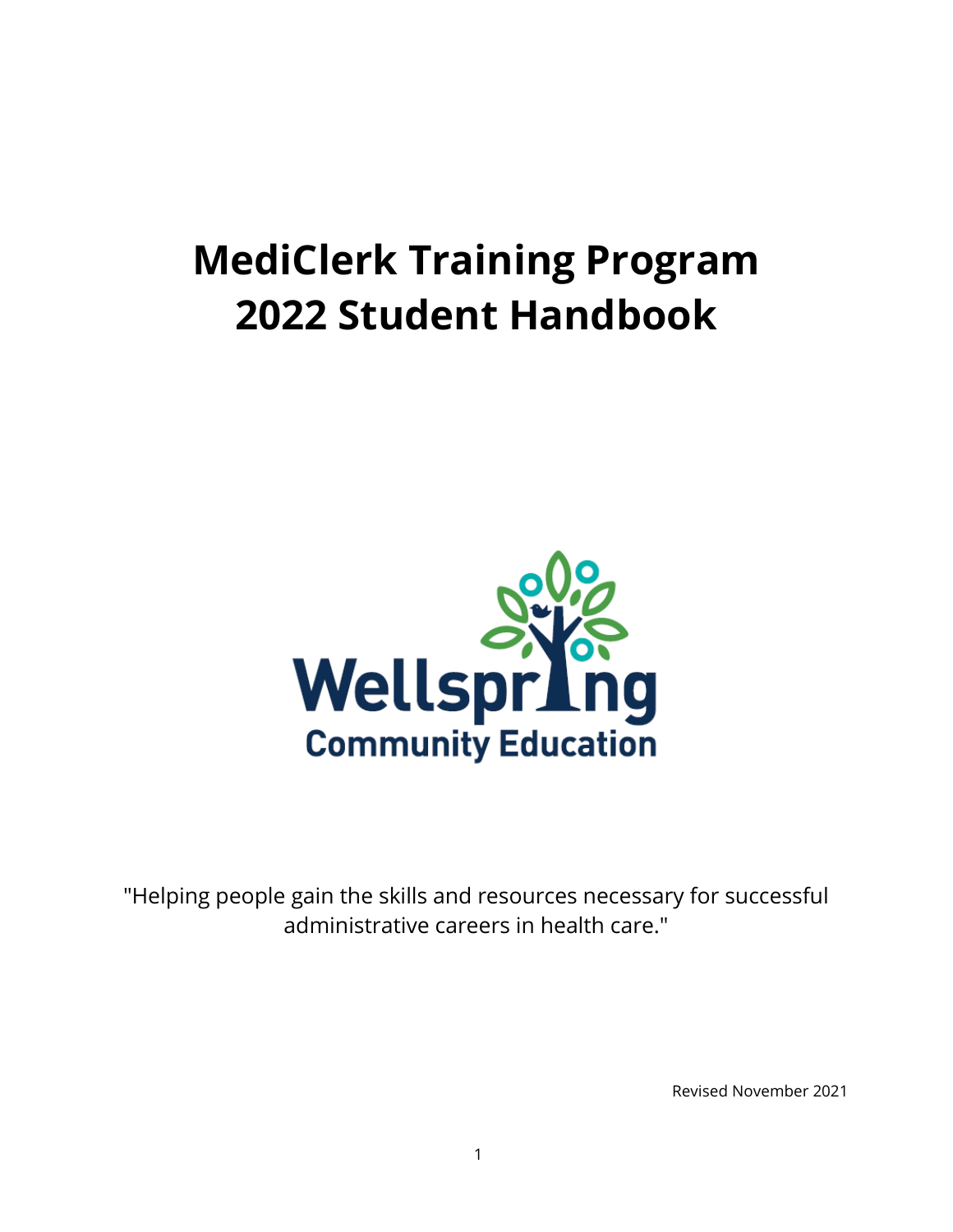## **Introduction**

The MediClerk Training Program is a program of Wellspring Community Education (WCE) in partnership with Mass General Brigham Salem Hospital. Since 2003, WCE through the MediClerk Training Program has been training adults to become successful medical administrative assistants within the health care field. WCE is committed to a policy of providing opportunities to people regardless of economic or social status and will not discriminate on the basis of race, color, religion, national origin, gender, gender identity, age, marital status, familial status, ancestry, sexual orientation, veteran history/military status, genetic information or disability.

## **Our Vision**

Wellspring Community Education is guided by the vision of a just society where every member of our community thrives. We are an innovative and welcoming learning environment where people push beyond the limits of their lives to realize success and fulfillment.

## **Mission**

Wellspring Community Education inspires families and adults on the North Shore to achieve employment and financial security through stable housing, education, job training and career readiness. Find out more at www.wellspringhouse.org.

## **Program Staff**

**Gina Frey Director of Job Training Initiatives** 978-354-2499 (office) / 978-281-3558 x345 (cell) [gfrey@wellspringhouse.org](mailto:gfrey@wellspringhouse.org) / [gfrey@wcemediclerk.org](mailto:gfrey@wcemediclerk.org) (via Google Classroom)

> **Mary Beth Tobin Coordinator of Job Training Initiatives** 978-354-2495 (office) 978-219-4856 (cell/text)

[mbtobin@wellspringhouse.org](mailto:mbtobin@wellspringhouse.org) / [mbtobin@wcemediclerk.org](mailto:mbtobin@wcemediclerk.org) (via Google Classroom)

**Yolanda Testaverde Program Support Specialist for Job Training Initiatives** 978-219-7225 (cell/text)

[ytestaverde@wellspringhouse.org](mailto:ytestaverde@wellspringhouse.org) / [ytestaverde@wcemediclerk.org](mailto:ytestaverde@wcemediclerk.org) (via Google Classroom)

## **Location**

**Wellspring Community Education**

55 Highland Avenue, 4<sup>th</sup> Floor, Salem, MA 01970 *Mailing Address* 81 Highland Avenue, Salem, Massachusetts 01970 [www.wellspringhouse.org](http://www.wellspringhouse.org/)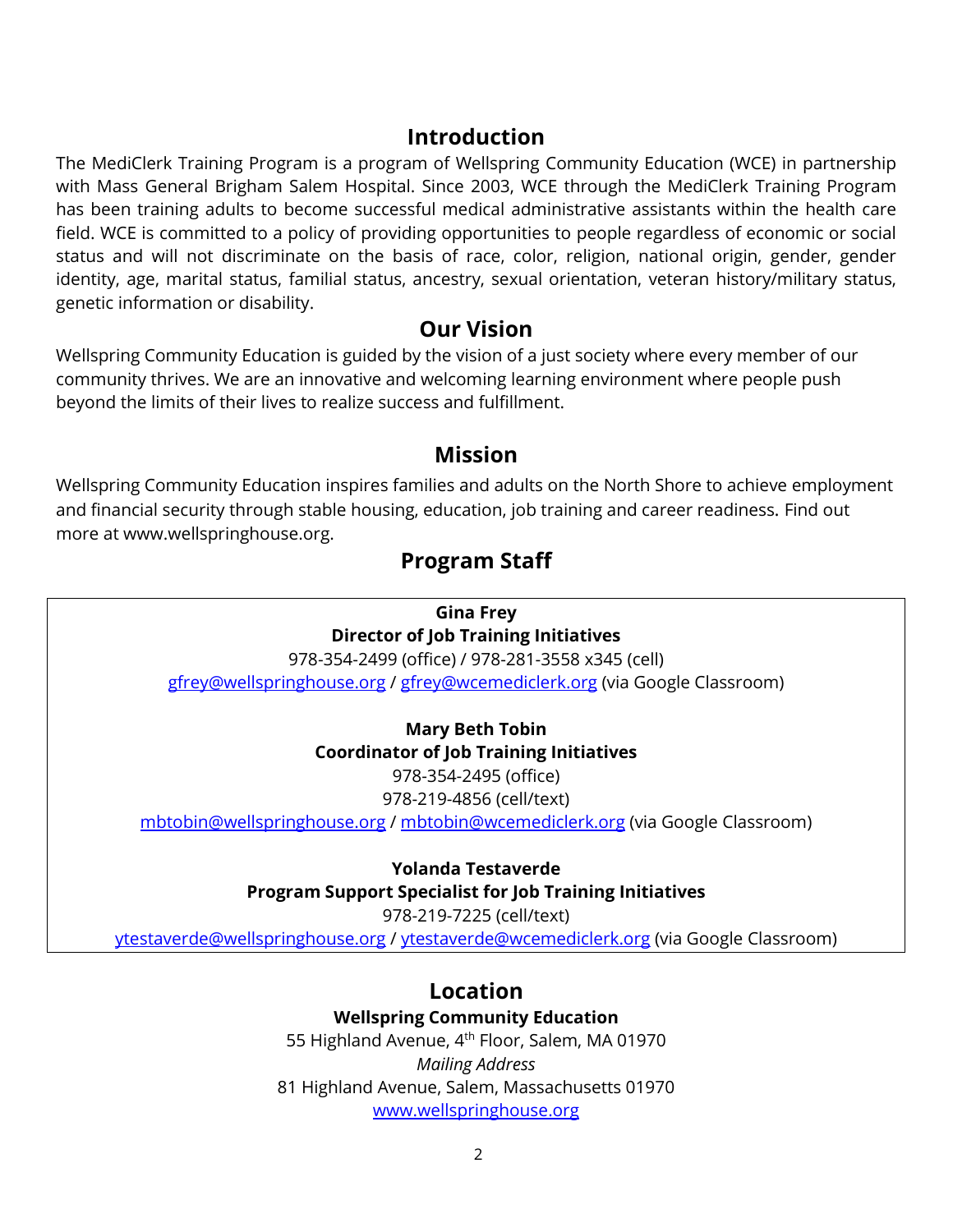# **Table of Contents**

#### **Wellspring Community Education Personnel Policy and Procedures**

| Statement of Policy on Extenuating Circumstances Impacting Access to Work-Based Activities 17 |  |
|-----------------------------------------------------------------------------------------------|--|

#### **MediClerk Training Program Information**

Additional Resources: Students are assigned a Google Classroom account and Gmail address in the wcemediclerk.org domain. Accessible through the account is WCE's safety plan, operation and maintenance plan, and the media services plan. Students are also assigned a laptop to support the online components of the hybrid program. These laptops must be returned upon completion or withdrawal from the program, and a signed materials contract is maintained in the secure student file. \*The Wellspring Community Education Alcohol and Drug, Acceptable Computer Use, and Photo Release Policies will be signed by all students and kept with secure student files.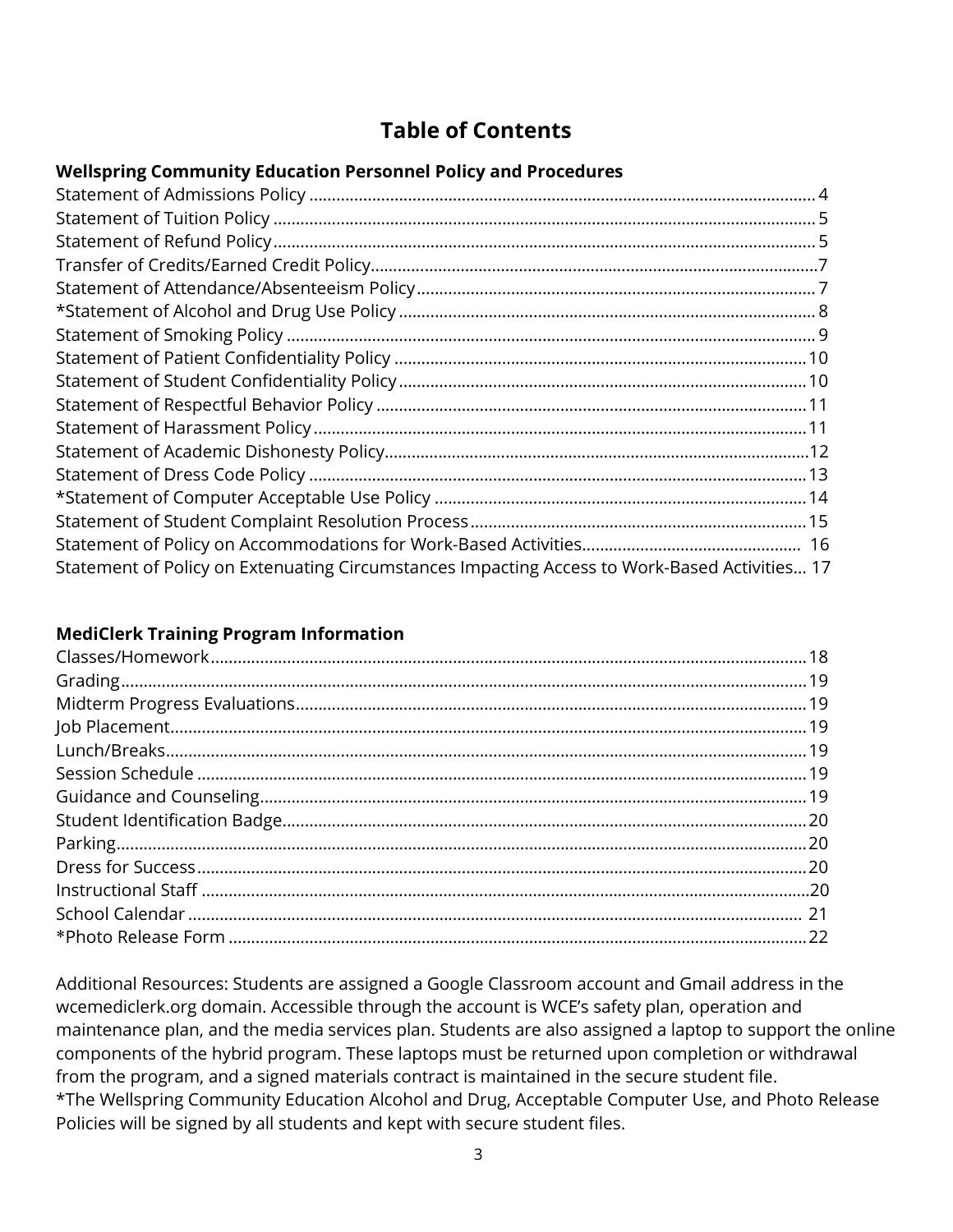# <span id="page-3-0"></span>**Wellspring Community Education Personnel Policy and Procedures**

## **Statement of Admissions Policy**

In the provision of our services, we do not discriminate on the basis of race, color, national origin, gender, gender identity, age, religion, marital status, sexual orientation, ancestry, public assistance, veteran history/military status, genetic information or disability.

**Criteria for Seeking Admission:** The WCE MediClerk Training Program is open to candidates who:

- attend at least one MediClerk Training Program Informational Open House.
- hold a high school diploma or its legislated equivalent.
- are available for the scheduled 15 weeks, for a total of 450 instructional hours.
- have basic computer and typing skills [minimum of 25 words per minute].
- elect to take and pass a Criminal Offender Record Investigation (CORI).
- possess proof of Citizenship/Resident Status, a Social Security Card or Work Authorization Permit.

#### **Criteria for Acceptance:**

- 1. All required application materials must be submitted by the established and published deadlines.
- 2. Applicant must be able to work part-time or full time upon graduation (Full time required for Individual Training Account (ITA) which is granted and administered through the MassHire North Shore Workforce Board and the MassHire North Shore Career Center. The ITA will pay for an applicant's training under certain circumstances. Those who utilize ITA funding are expected to be in full time employment six months after graduation.
- 3. Applicant must have stable child care and backup child care for when minor children are sick.
- 4. Applicant must be informed of and acknowledge the range of wages available through the jobs for which s/he is being trained.
- 5. Applicant must have a High School Diploma or its legislated equivalent (preferred over fully employable college degree.)
- 6. Applicant must demonstrate professional interview demeanor.
- 7. Applicant must demonstrate basic computer aptitude. If applicant does not pass computer use assessments, staff refers applicant to a preparatory computer training class
- 8. Applicant has reliable means of transportation to the WCE MediClerk Training Program in-person components.

#### **Preferred Criteria for Acceptance:**

- 1. Previous work experience and work history demonstrating continued employability.
- 2. Some college-level experience or other training relating to the medical or clerical fields.
- 3. Some online learning or training experience (for hybrid students.)

#### **Admissions services:**

- 1. Applicants not immediately accepted in the current program may request to have an application carried forward to the next session.
- <span id="page-3-1"></span>2. In the event that an applicant does not qualify for the program, staff will refer the applicant to training/career counseling resources at Wellspring House and/or other agencies where appropriate.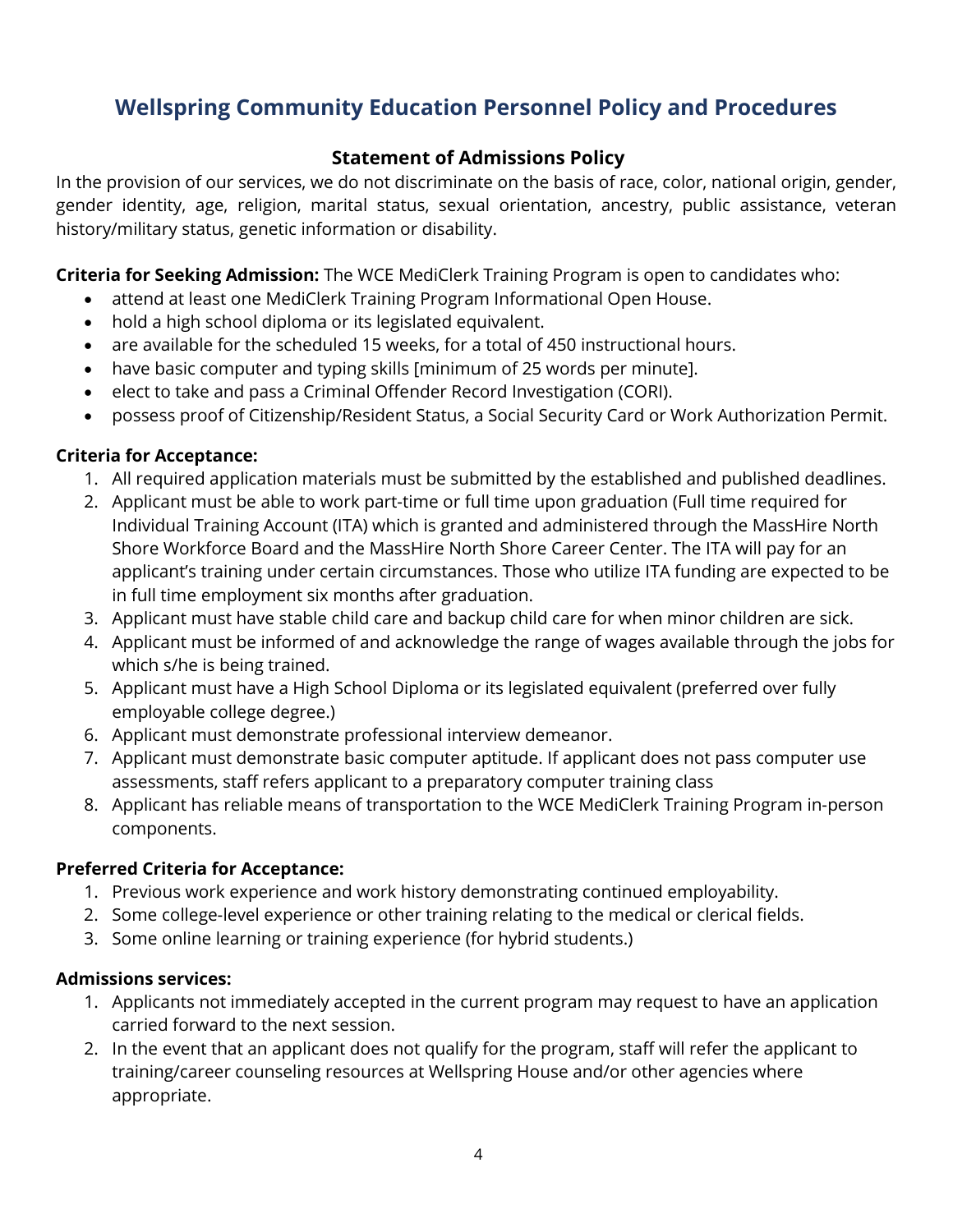## **Statement of Tuition Policy**

Tuition is \$3900 for the 15-week session. Determination of individual student tuition is made and communicated at the time of program admittance and will be documented in the Enrollment Agreement. A deposit of \$50 towards tuition is required at the signing of the Enrollment Agreement. Any remaining Tuition owed is expected by the first day of the program. For students for whom payment is unexpectedly problematic, a mutually agreed upon payment schedule between the student and the WCE MediClerk Training Program must be arranged by the end of week two. All Tuition payments must be paid in full no later than the end of week seven. Failure to comply with the Tuition requirements will result in dismissal from the program.

## **Statement of Refund Policy**

<span id="page-4-0"></span>**Overview:** Within the Commonwealth of Massachusetts, student withdrawal and refund policies within licensed occupational education programs are by legislated directive.

#### **Refund Law** : **PER M.G.L. CHAPTER 255, SECTION 13K):**

- 1. You may terminate this agreement at any time.
- 2. If you terminate this agreement within five days you will receive a refund of all monies paid, provided that you have not commenced the program.
- 3. If you subsequently terminate this agreement prior to the commencement of the program, you will receive a refund of all monies paid, less the actual reasonable administrative costs described in paragraph 7.
- 4. If you terminate this agreement during the first quarter of the program, you will receive a refund of at least seventy-five percent of the tuition, less the actual reasonable administrative costs described in paragraph 7.
- 5. If you terminate this agreement during the second quarter of the program, you will receive a refund of at least fifty per cent of the tuition, less the actual reasonable administrative costs described in paragraph 7.
- 6. If you terminate this agreement during the third quarter of the program, you will receive a refund of at least twenty-five percent of the tuition, less the actual reasonable administrative costs described in paragraph 7.
- 7. If you terminate this agreement after the initial five (5) day period, you will be responsible for actual reasonable administrative costs incurred by the school to enroll you and to process your application, which administrative costs shall not exceed fifty dollars or five percent of the contract price, whichever is less.
- 8. If you wish to terminate this agreement, you must inform the school in writing of your termination, which will become effective on the day, such writing is mailed.
- 9. The school is not obligated to provide any refund if you terminate this agreement during the fourth quarter of the program.

#### **Administrative costs equal:** \$**50.00**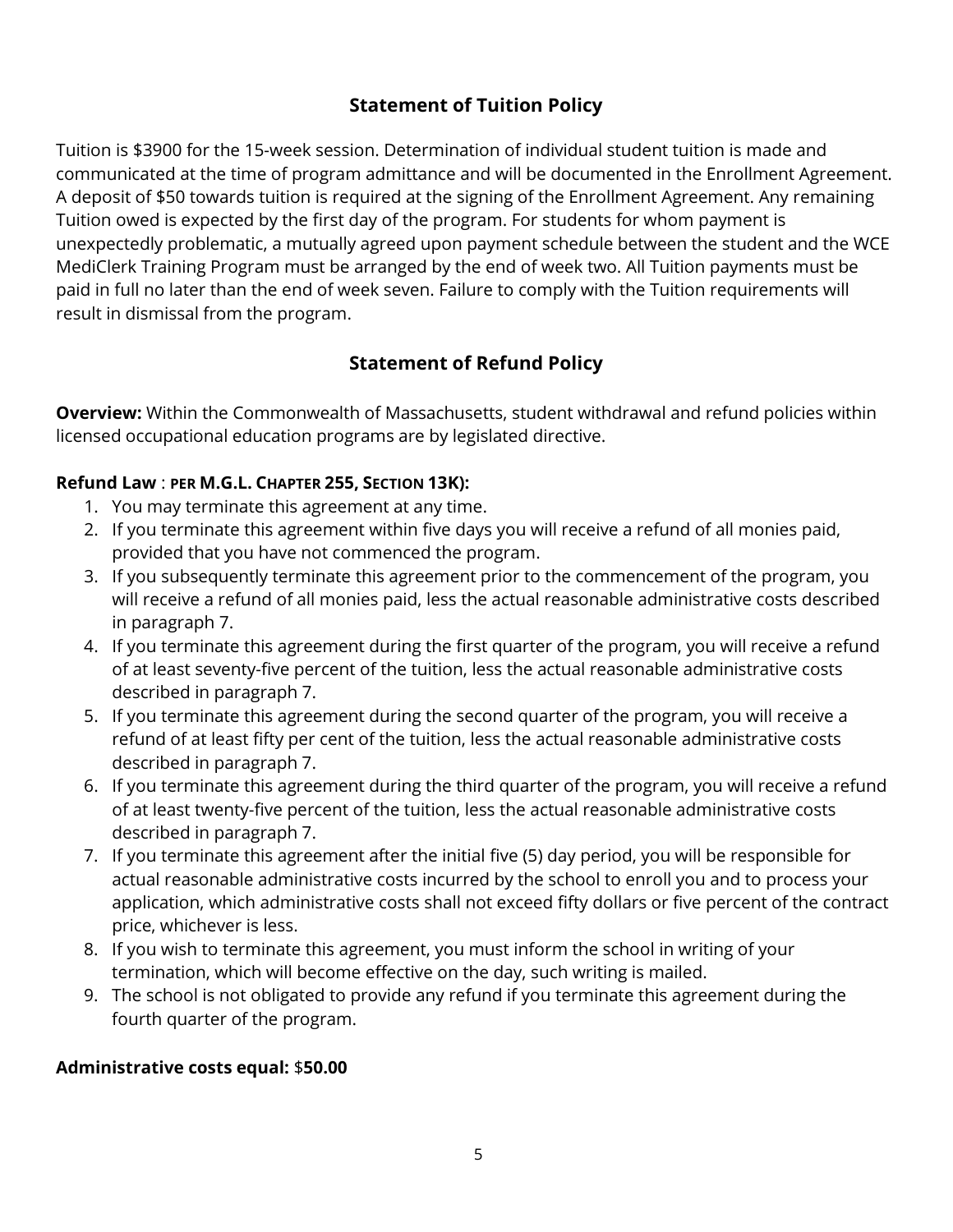In addition, refunds granted to students who do not comply with withdrawal policy procedures are released within 45 days of a student's effective date of termination. Refunds are granted in full if a scheduled session does not open.

This school is licensed by the MA Division of Professional Licensure's Office of Private Occupational School Education. Any comments, questions, or concerns about this school's license should be directed to [occupational.schools@mass.gov](mailto:occupational.schools@mass.gov) or 617-701-8719.

Any changes, addendums or additions made subsequent to the signing of the enrollment agreement must be in writing and signed by both the school and the student and are subject to the regulations of 230 CMR 15.04.

You have the right to cancel this enrollment contract before the completion of five school days or five percent of this Program, of course, whichever occurs first, and to receive a full refund of all monies paid, less actual reasonable administrative costs up to \$50 and actual reasonable costs of non-reusable supplies or equipment. See below.

## **Financial Aid: Per 230 CMR 15.04(5) and (6)**

(5) After April 1, 2017, if a School allows a student to begin participation in a Program while an initial award for financial aid, including student loans, is pending, and the student is subsequently denied some of all of that student loan or financial aid amount, the School shall offer that student in writing an opportunity to terminate the enrollment agreement with a full refund of all Monies Paid, less actual reasonable administrative costs as defined under M.G.L. c. 255 § 13K.

(6) In addition to the requirements of M.G.L. c. 255 § 13K, for programs beginning after April 1, 2017, prior to the completion of five school days or five percent of the Program, whichever occurs first, a School shall afford a student the opportunity to withdraw with a full refund of all Monies Paid, less (1) actual reasonable administrative costs as defined under M.G.L. c. 255 § 13K; and (2) actual reasonable costs of non-reusable supplies or Equipment where a School reasonably provided the student with the supplies or Equipment, so long as the student receives the refund to which they are entitled under M.G.L. c. 255 § 13K.

#### **Withdrawals: Per 230 CMR 15.04(7) and (8)**

(7) If a student withdraws from a Program in accordance with the School's withdrawal policy, the School shall:

- a) Treat the withdrawal as a termination of the enrollment contract, effective immediately;
- b) Complete a refund calculation for the student, including all fees and payments, in a form acceptable to the division; and
- c) Provide the calculation and any refund to the student within 45 days of the effective date of the termination

(8) If a student stops attending School but does not withdraw in accordance with the School's withdrawal policy, the School shall;

a) For purposes of any payments due from the student or refund due to the student, treat the student's nonattendance as a termination of the enrollment contract, effective no later than the last date of attendance or last participation in an instructional activity;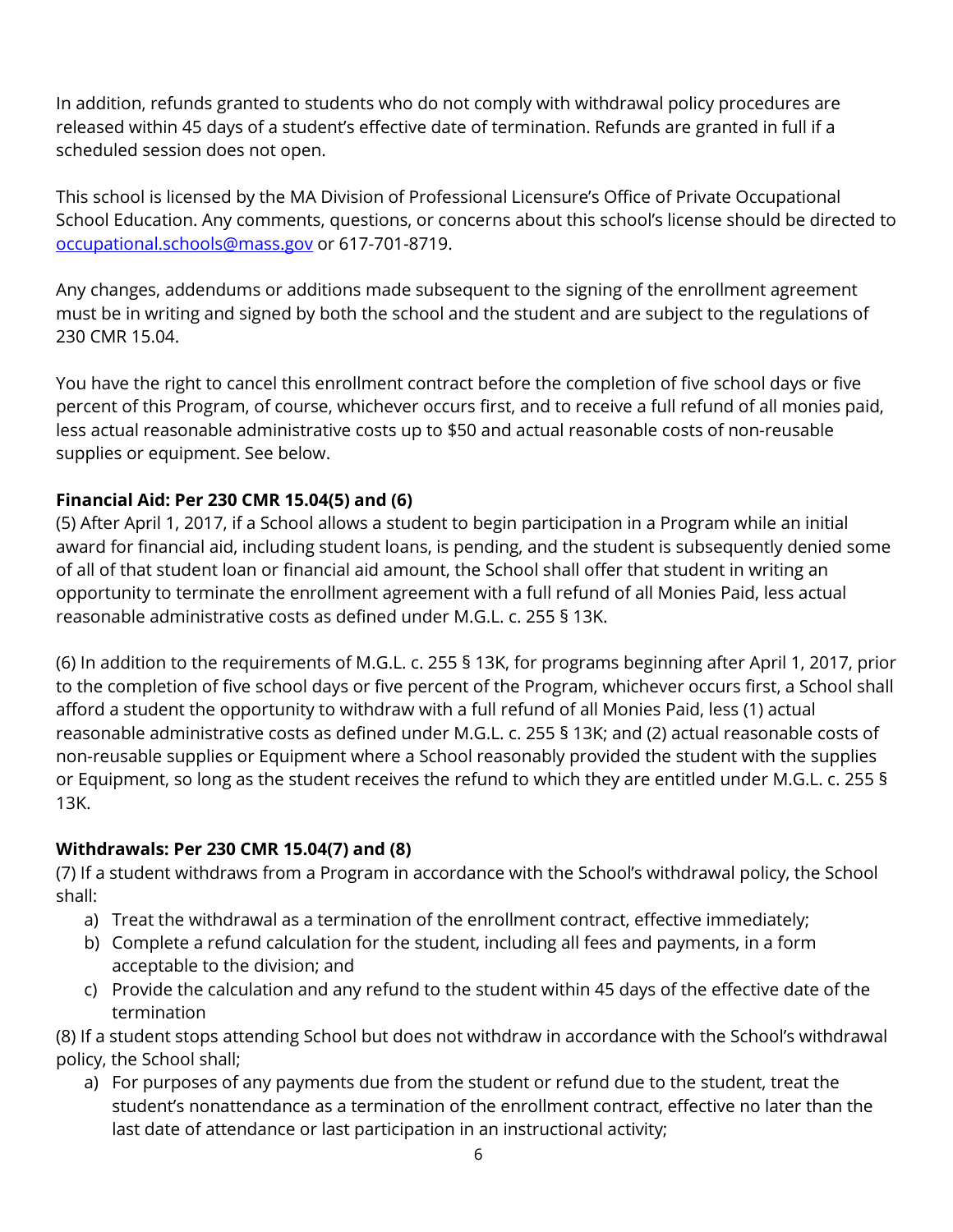- b) Determine the effective date of the termination within 30 days after the end of the period of enrollment, the term, or the Program, whichever is earliest;
- c) Complete a refund calculation for the student, including all fees and payments, in a form acceptable to the division; and
- d) Provide the calculation and any refund to the student within 45 days from the date the School determines the effective date of termination under 230 CMR 15.04(8)(b).

In addition, it is legislatively required that the refund policy be clearly evident within student enrollment agreements, be signed by both student and program administrator and retained in a secure file.

## **Transfer of Students/Earned Credit Policy**

The Wellspring Community Education (WCE) MediClerk Training Program hosts three (3) self-contained, 15-week sessions: 450 hours of instruction and job training. The sessions are considered stand-alone sessions with dedicated admissions and completion procedures. To earn the MediClerk Training Program certificate, all students must begin and conclude all academic requirements within one scheduled session. As a 'stand-alone' model, there are no credits transferable to the program from another program nor may students transfer into a session from another similar program.

## **Statement of Attendance/Absenteeism Policy**

## **Statement of Policy**

- <span id="page-6-0"></span>1. Wellspring Community Education expects excellent attendance from participants.
- 2. Absentee policies and procedures apply both to the time spent within the classroom, online, job shadowing and on the internship. A student not following attendance policies, may be terminated from the program. If hired into a job at a health care facility, the student will be expected to follow the hospital's attendance policies.

**In the event of class cancellation due to inclement weather and other emergencies**, information on attendance that day will be communicated to students by text and on Google Classroom by 7AM in the morning. The WCE MediClerk Training Program follows the same snow days as Salem Public Schools. If Salem Public Schools close, there will be no onsite programming. Online or work-site-based programming may still be offered at the discretion of the program.

## **Absentee Policy**

- 1. Wellspring Community Education expects students to attend class every day of the program. However, students are allowed three full-day, unexcused absences during the 15-week classroom and job shadow/internship training program.
- 2. Two "lates" equals a full day absence.
- 3. There are very few reasons WCE allows for an excused absence from class: They include: SNAP, DTA or housing assistance appointments, mandatory court dates or pre-existing legal appointments, death in the family, or pre-existing medical appointments. Whenever possible, excused absences should be communicated with staff prior to the date of the absence.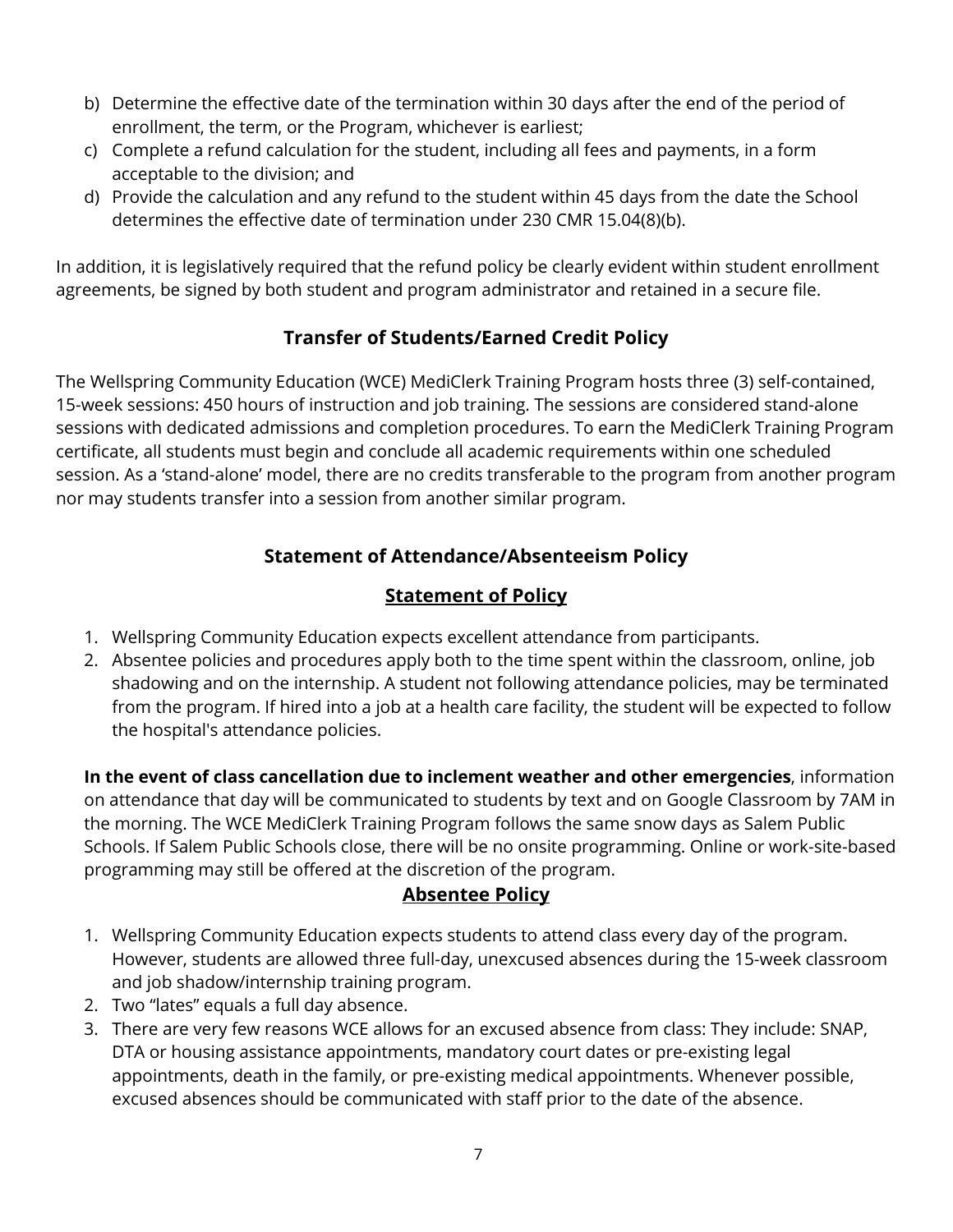## **Contact Requirements**

- 1. Students who are going to be late to class or are unable to report to a job internship site are expected to notify the Coordinator of Job Training Initiatives **at 978-354-2495** or **978-219-4856 (cell/text) before 8 am**. If a student has a job internship assignment and expects to report to work late, or is unable to report to work at all, it is expected the student will notify the Coordinator of Job Training Initiatives and the internship site supervisor.
- 2. If a student does not report to class or an internship position on time, or at all, **and** does not call in, the student will face possible immediate termination from the program.

## **Warning and Termination Process**

- *First Absence –* Verbal or written warning (First Warning)
- *Second Absence* Written Warning (Second Warning)
- *Third Absence –* Written warning and meeting with the Coordinator of Job Training Initiatives (Third and final warning)
- <span id="page-7-0"></span>• *Fourth Absence –* Student will have a termination review proceeding.

## **Statement of Alcohol and Drug Use Policy**

## **Statement of Policy**

The Wellspring Community Education MediClerk Training Program is an intensive program requiring students to fully participate and be ready for transition into a job. WCE MediClerk Training Program staff recognizes such a commitment can interfere with early recovery efforts of participants with a history of alcohol and/or drug dependency. The WCE MediClerk Training Program requires that student applicants are free of controlled substances for a period of one year prior to initiating application. Further, being under the influence or in the possession of alcohol and/or controlled substances by any students while in a medical facility is prohibited.

#### **Procedure**

When there is reason to suspect a student may be under the influence of alcohol and/or drugs, (s) he may be required to meet with a counselor. This will be conducted in the following manner:

- 1. The staff of the WCE MediClerk Training Program must have reasonable suspicion based on specific, objective facts to believe that the student's faculties are impaired because of the consumption of alcohol or of drugs, concerning which the student has provided no reasonable explanation.
- 2. The student is then required to meet with a counselor. If necessary, a counselor will be provided by WCE MediClerk Training Program. If the findings of the counselor support the suspicions of the WCE MediClerk Training Program, the student will be dismissed from the program.

To avoid the necessity for such procedures, Wellspring Community Education asks all applicants to assess their own recovery status. Students will be asked to attest to the following: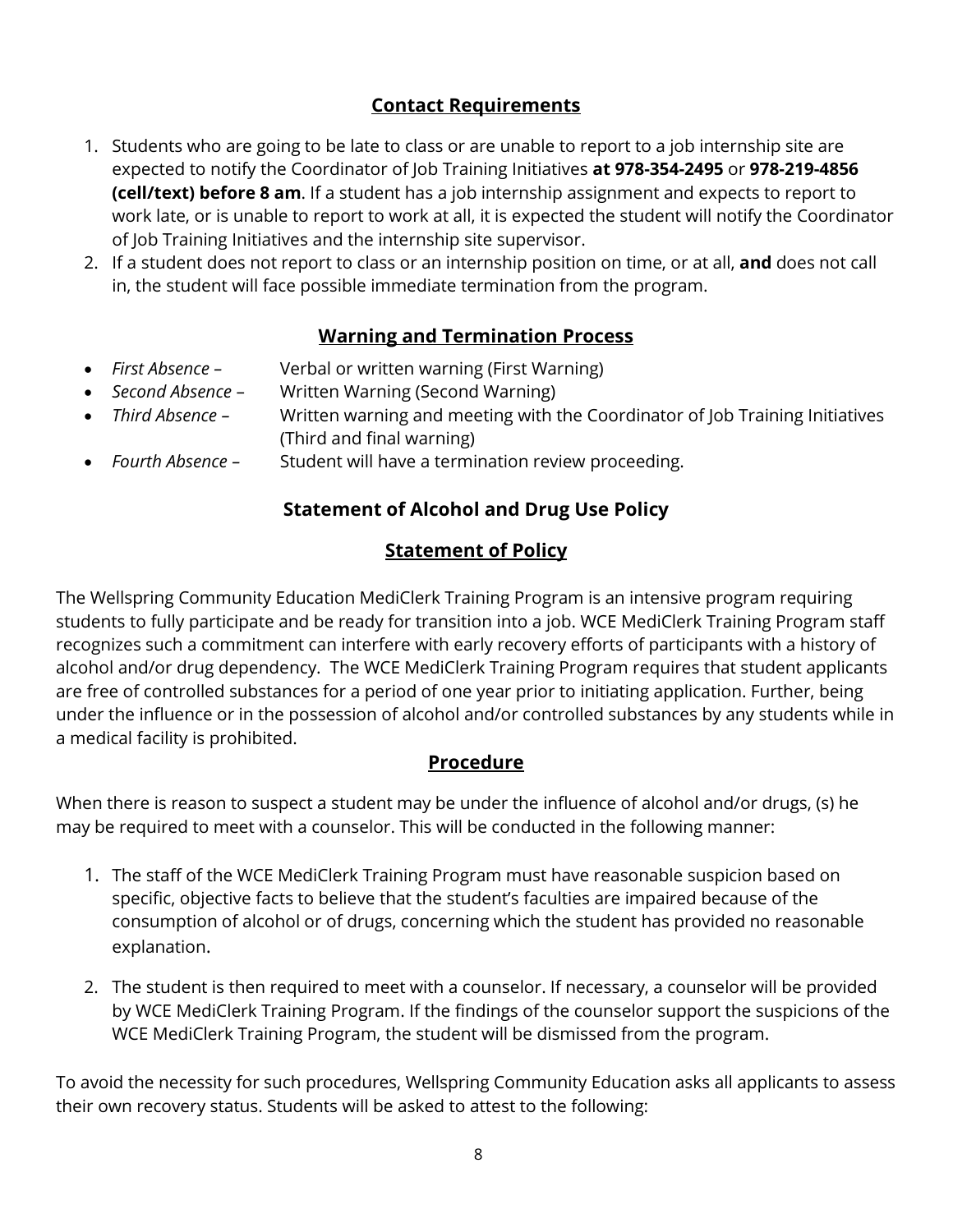- □ I certify to Wellspring Community Education that I have no drug or alcohol dependency.
- I certify to Wellspring Community Education that I have been in recovery without relapse for one year.
- I promise to continue to actively work on recovery and intend to remain clean and sober throughout the 15-week program and the 1-year commitment as a hospital employee. I understand that failing to do so will result in termination.
- <span id="page-8-0"></span>□ I have not yet completed one year of recovery without relapse. I will concentrate on recovery now and reapply to the Wellspring Community Education MediClerk Training Program in the future.

## **Statement of Smoking Policy**

#### **Scope**

Mass General Brigham Policy VII-14 applies to all staff, students and visitors at the WCE MediClerk Training Program. This policy applies to the entire hospital complex including: Highland Hall and the Medical Office Building, all parking lots, as well as off-site locations.

#### **Procedure**

Smoking is prohibited throughout the institution. This includes, but is not limited to, all patient care areas, waiting area, office conference rooms, corridors, cafeteria, canteen, parking lots, restrooms and all entrances/exits. Please comply with the Mass General Brigham Smoking Policy VII-14 at all times. Smoking at any time may result in termination from the program.

#### **Mass General Brigham Salem Hospital Policy Statement Policy Number: VII-14**

"Mass General Brigham Salem Hospital and North Shore Physicians' Group (NSPG) bans the use of tobacco products in all buildings owned, or premises occupied by MGB and NSPG, and on any property owned or under the control of MGB. This ban applies to all people on Salem Hospital and NSPG premises including, but not limited to, Salem Hospital and NSPG employees and professional staff members, patients, visitors, vendors, volunteers, non-employees, contractors, and guests.

In addition, no Salem Hospital or NSPG employee, volunteer or student is allowed to use tobacco products of any kind during his/her scheduled day at an MGB facility. This includes paid and non-paid time.

MGB and NSPG accepts and endorses the conclusions reached by the Surgeon General of the United States, MHA and the Massachusetts Commissioner of Public Health regarding the hazards of smoking and tobacco related products and recognizes the limitations on smoking established by Massachusetts' law. It also recognizes that hospitals, as institutions dedicated to the treatment and prevention of disease, have an especially visible role in seeking to minimize those hazards and develop educational and support programs to reduce the incidence of disease and death.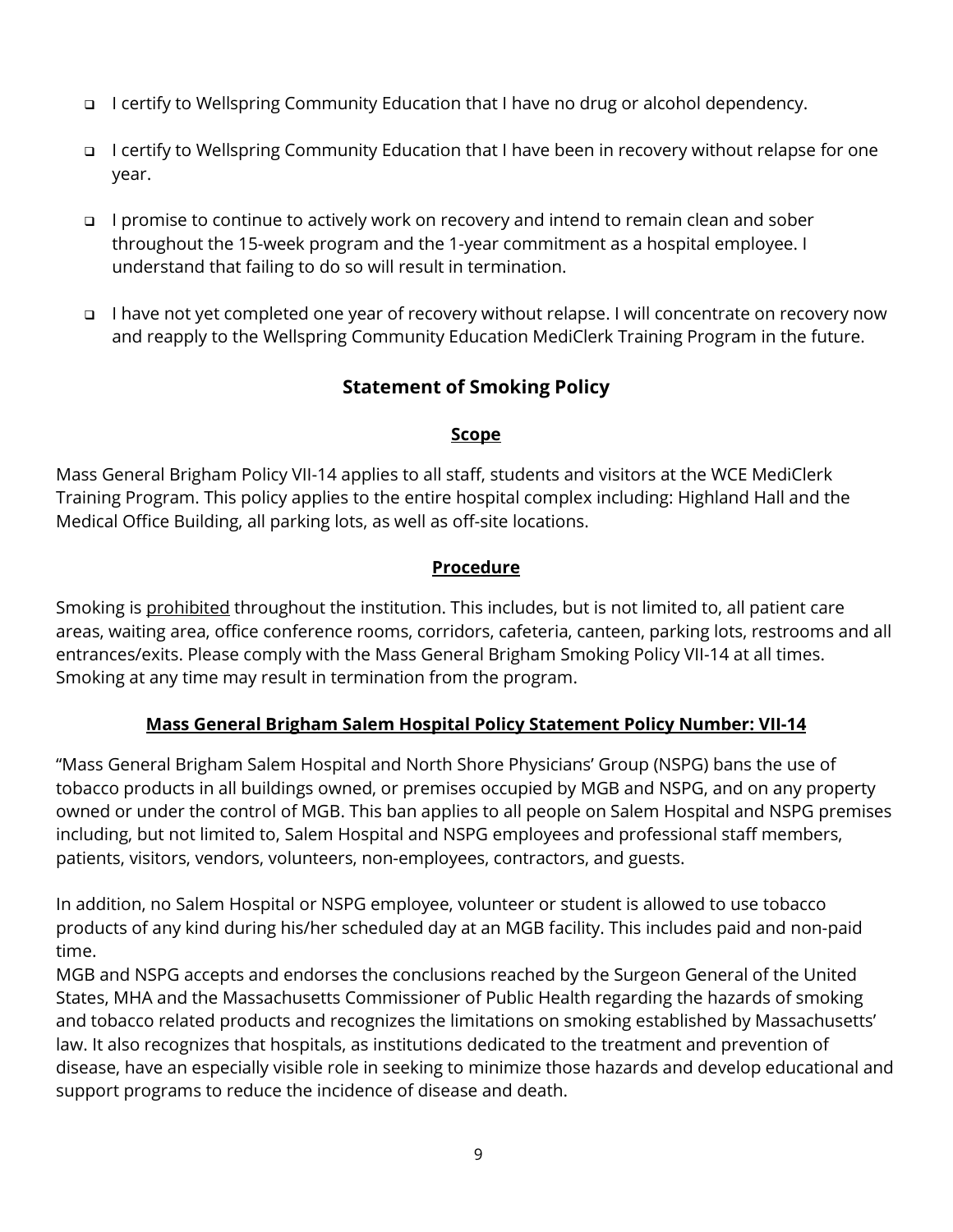#### **Enforcement**

It is the duty of all Supervisors, Managers, Directors, Administrators and Security Personnel to enforce this policy. Failure to do so may result in disciplinary action. Employees found smoking in violation of this policy will receive disciplinary action in accordance with the MGB Corrective Action Policy. All members of the Salem Hospital and NSPG community are responsible for ensuring that the intent of this policy is fully implemented. Specifically, all Supervisors, Managers, Directors, Administrators and Security Personnel are to immediately address all instances of non-compliance of this policy that occurs within his/her work group. A manager or supervisor who observes an employee using tobacco is responsible for notifying the employee's supervisor or manager but is not responsible for the next steps.

It is within the discretion of an employee's manager to send that employee home to change clothes that in the manager's opinion smell of tobacco smoke. The time spent away from the work place will be paid from the employee's earned time or docked.

## **Statement of Patient Confidentiality Policy**

<span id="page-9-0"></span>In accordance with the **Health Insurance Portability and Accountability Act (HIPAA) of 1996 (P.L.104- 191)** [**HIPAA**], the WCE MediClerk Training Program respects the rights of all patients to their privacy. As such, we have an obligation to protect the confidentiality of patient records, communications and other information about patients.

During job shadows and internships, a student may become aware of patient information that will help the student gain a better understanding of the job being performed or the system being used. Any discussion of this information for any other purpose with any other individual breaches the patient's right to privacy and is a violation of this policy. If a student discusses any patient information outside of the job shadow or internship setting, it is a violation of patient confidentiality and is considered serious. It will result in action by the program staff, including dismissal from the program.

Every student will receive, sign and abide by the Mass General Brigham System Confidentiality Agreement at the beginning of the WCE MediClerk Training Program.

## **Statement of Student Confidentiality Policy**

## <span id="page-9-1"></span>**Statement of Policy**

At the basis of the WCE MediClerk Training Program code of behavior is the mission of Wellspring; a commitment to social justice expressed in the practice of hospitality, respect and consideration for others. This practice is particularly important when dealing with an individual's right to confidentiality.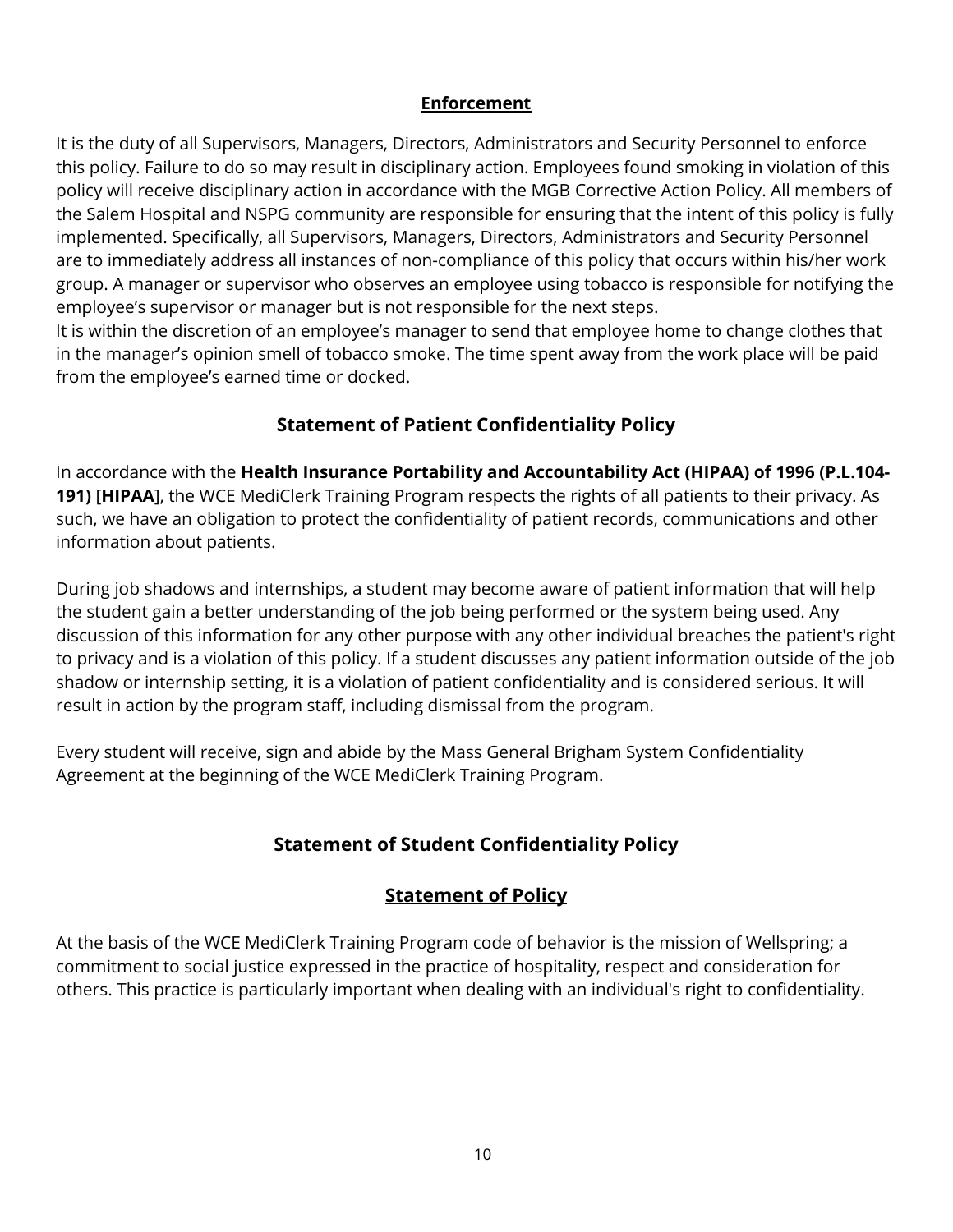## **General Work Concepts**

This policy applies to students participating in the WCE MediClerk Training Program.

- Every student of the WCE MediClerk Training Program shall show respect for other students, face to face, online and in front of other people.
- Students should not share personal information about another student unless expressly requested to do so by the student him/herself.
- Any information shared with a student by another student should be regarded as confidential and there should be no group discussions or gossiping.
- <span id="page-10-0"></span>• Only general information about what happens in the program and that does not identify specific individuals is allowed to be shared outside the program.

## **Statement of Respectful Behavior Policy**

- 1. It is expected that students will maintain a respectful attitude at all times.
- 2. If a student is verbally or physically abusive to anyone, the student will be terminated from the program immediately. There are **no** 1st, 2nd, or 3rd warnings for abusive behavior.

## **Statement of Harassment Policy**

<span id="page-10-1"></span>The school has no tolerance for harassment of any type. All employees, visitors, guests, and participants have the right to be treated with respect and dignity. WCE supports each person's right to work and participate in an environment free from unlawful discrimination, including freedom from sexual and other forms of harassment. No employee, visitor, guest, and/or participant may harass or discriminate against another employee, visitor, guest, and/or participant. In addition to sexual harassment, harassment is also illegal when it is based on age, color, disability, gender, gender identity, national origin, race, religion, ancestry, or sexual orientation.

Sexual harassment is defined as**:** Unwelcome sexual advances, requests for sexual favors, and other verbal or physical conduct of a sexual nature when: (a) submission to such conduct is made either explicitly or implicitly a term or condition of employment or as a basis for employment decisions, or (b) such requests or conduct have the purpose or effect of unreasonably interfering with an individual's work performance by creating an intimidating, hostile, humiliating or sexually offensive work environment.

While it is not possible to list all those circumstances that constitute sexual harassment, the following are examples of conduct which, if unwelcome, may constitute harassment depending on the circumstances:

- 1. Sexual advances whether they involve physical touching or not;
- 2. Requests for sexual favors in exchange for actual or promised job benefits, such as favorable reviews, salary increases, promotions, increased benefits or continued employment;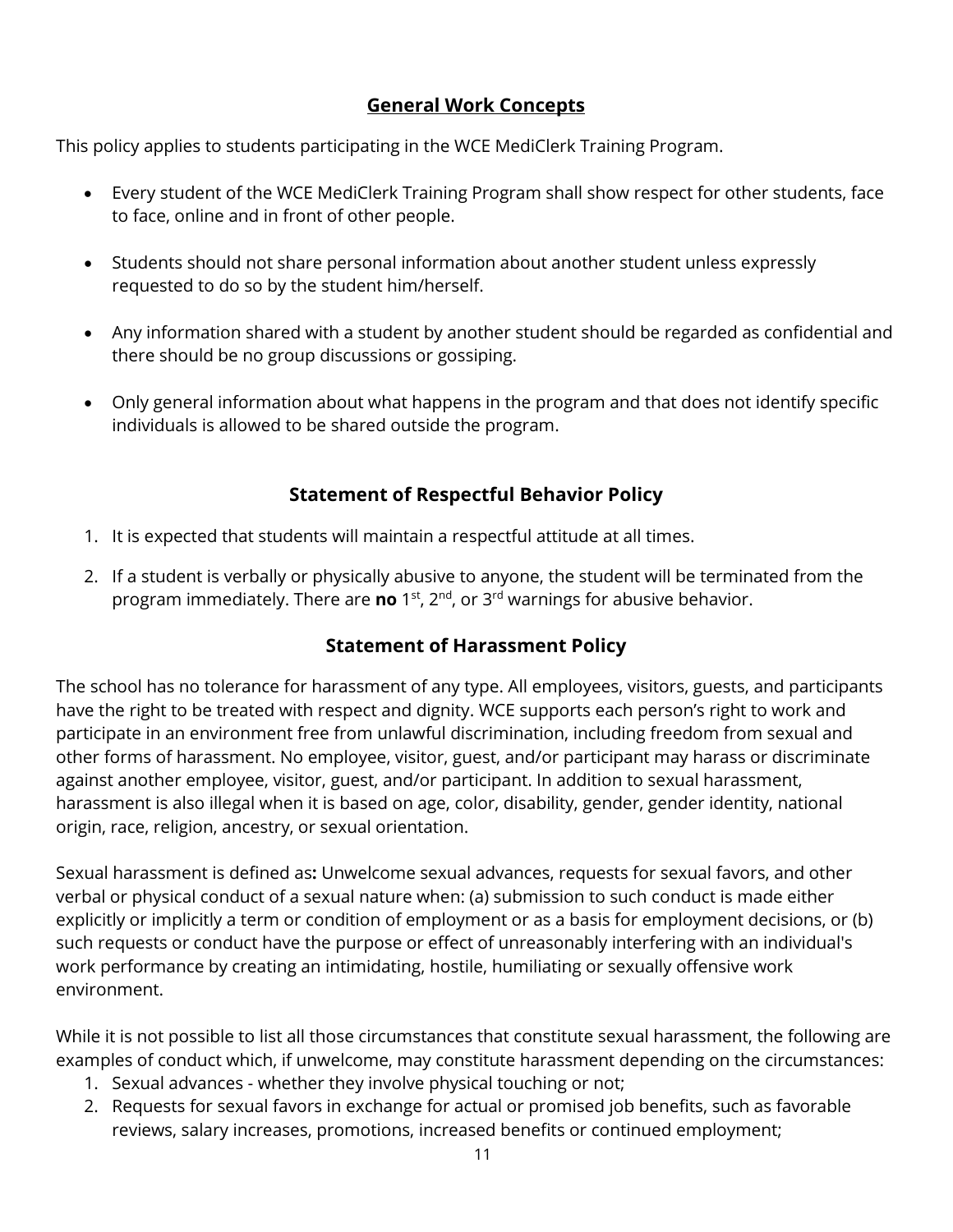- 3. Sexual jokes;
- 4. Use of sexual epithets, written or oral references to sexual conduct, gossip regarding one's sex life**,** comments on an individual's body, comments about an individual's sexual activity, deficiencies or prowess;
- 5. Displaying sexually suggestive objects, pictures or cartoons;
- 6. Leering, whistling, brushing against the body, sexual gestures, suggestive or insulting comments;
- 7. Inquiries into one's sexual experiences;
- 8. Discussion of one's sexual activities;
- 9. Assault or coerced sexual acts.

Similarly, harassment other than sexual harassment is defined as: Conduct that denigrates or shows hostility or aversion toward an individual because of his or her protected status, or that of his or her relatives, friends, or associates, and that (1) has the purpose or effect of creating an intimidating, hostile, or offensive working environment; (2) has the purpose or effect of unreasonably interfering with an individual's work performance; or (3) otherwise adversely affects an individual's employment opportunities.

Employees and students are encouraged to promptly report any behavior perceived as harassment to the Director of Job Training Initiatives at 978-354-2499 or to the Executive Director at 978-281-3558 ext. 309 (located at 302 Essex Avenue, Gloucester, MA 01930) so that the incident can be investigated. Voice mail is available for after-hours calls. All complaints will be investigated in a timely manner as thoroughly as the circumstances permit, including private interviews with concerned parties and witnesses.

It is unlawful to retaliate against an employee or student for filing a harassment complaint or for cooperating in an investigation of such a complaint. WCE will not tolerate any retaliation against anyone who in good faith reports an incident of alleged harassment or who cooperates in an investigation.

If an employee is found to have violated this Policy, the employee or student will be subject to disciplinary action, including suspension, and/or action up to and including termination. All instances will be reported to the appropriate law enforcement authorities.

## **Statement of Academic Dishonesty Policy**

Wellspring Community Education is committed to academic integrity in all its practices. The faculty value intellectual integrity and a high standard of academic conduct. Activities that violate academic integrity undermine the quality and diminish the value of educational achievement.

Cheating on papers, tests or other academic works is a violation of WCE and the MediClerk Training Program rules. No student shall engage in behavior that, in the judgment of the instructor of the class, may be construed as cheating. This may include, but is not limited to: plagiarism or other forms of academic dishonesty such as the acquisition without permission of tests or other academic materials and/or distribution of these materials and other academic work. This includes students who aid and abet as well as those who attempt such behavior.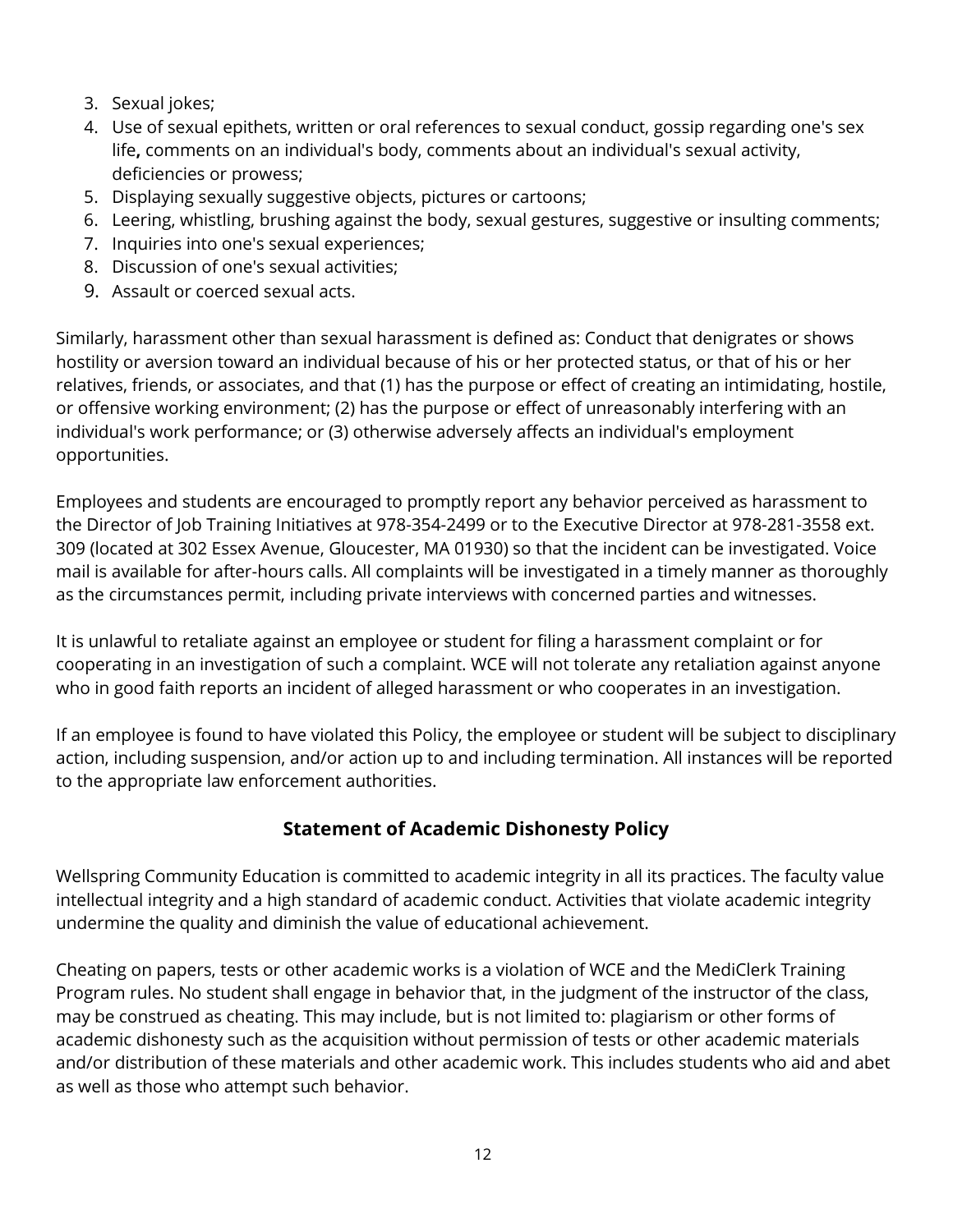## **Statement of Dress Code Policy**

<span id="page-12-0"></span>This policy applies to students attending classes and participating in job shadowing and/or internships in any area of Mass General Brigham facilities as part of the Wellspring Community Education MediClerk Training Program.

WCE MediClerk Training Program has implemented this policy because of the importance of appropriate professional attire both when representing the WCE MediClerk Training Program with potential employers and presenting oneself as a qualified job candidate. This policy also supports the Mass General Brigham Salem Hospital Dress Code. Through this dress code, a student acknowledges responsibility for the following:

- 1. Each of us affects the public image of ourselves and the WCE MediClerk Training Program and must share the responsibility for making our "personal" public image one of confidence and of high professional standards.
- 2. Emphasis is on cleanliness, neatness, and appropriateness of attire as defined by these standards.

## **Appearance**

- 1. Fingernails should be clean, manicured and of reasonable length. Clear polish is acceptable. Artificial and color painted nails are not allowed in the hospital.
- 2. Earrings should be of reasonable size, design, and number. No large hoop earrings.
- 3. Necklaces and bracelets of appropriate size, length and number may be worn.
- 4. Body adornments (such as tattoos or body piercing) which may be perceived to be distasteful to hospital staff or customers are not allowed or must be covered during program hours.
- 5. Refrain from use of perfumes, heavy scents, and scented hair products due to WCE MediClerk Training Program students and staff and/or MGB staff and patients who are sensitive to odors and multiple chemicals compounds.
- 6. The torso must be covered with no bare midriffs showing.

## **Apparel**

- 1. Street clothing (dresses, skirts, pants, sweaters, blouses, etc.), appropriate for an office, or tasteful scrubs, may be worn during program training sessions, job shadows and internships. Scrubs are not allowed at some job shadows and internships.
- 2. Leather or other office appropriate shoes should be worn.
- 3. Pants and skirt lengths must be tasteful and appropriate for the environment.

Unacceptable apparel for the students in the WCE MediClerk Training Program includes the following:

- Jeans and jean-style clothing
- Tops that do not cover your cleavage
- Leotards, lycra leggings, or tight-fitting clothing
- Revealing, see-through, low-cut or unbuttoned clothing
- Any open-toed shoes
- Sweatshirts of any design, including hoodies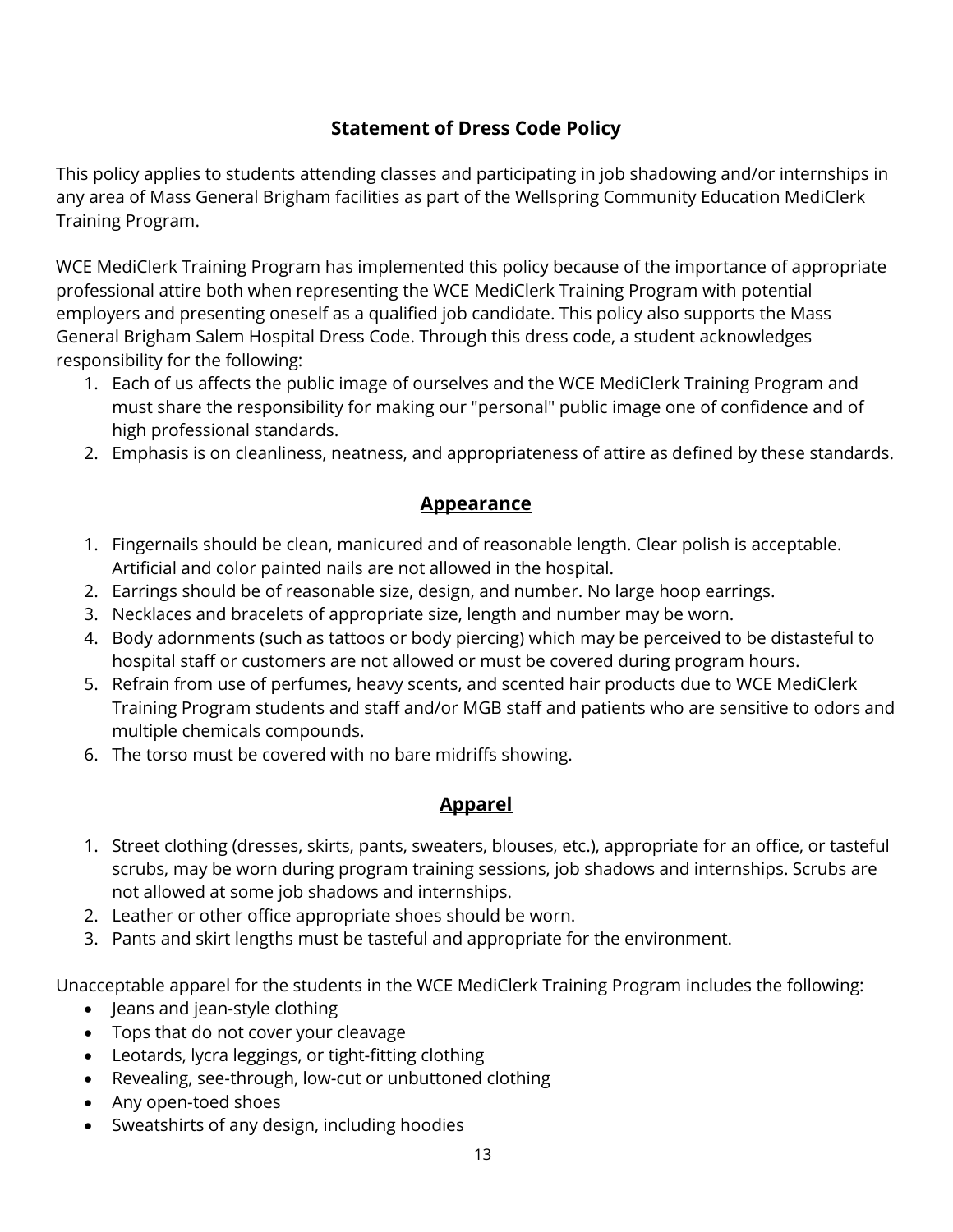## **Statement of Computer Acceptable Use Policy**

## **Statement of Policy**

<span id="page-13-0"></span>A computer network and laptop is provided to staff and students at the WCE MediClerk Training Program to promote educational excellence by facilitating information sharing and creativity. The WCE MediClerk Training Program invests in hardware, technical support, and software licenses for educational and workrelated purposes. We prohibit any illegal duplication of software and abide by all copyright laws and regulations.

This Computer Acceptable Use Policy is a written agreement signed by all WCE MediClerk Training Program computer users, outlining terms and conditions for using computers in the classroom.

#### **By signing this form, I agree to the following:**

- **Not** to eat or drink anything at the computer workstations or while using a WCE laptop at home.
- **Not** to use cell phones at any time during class. (Cell phones must be silenced and stored during class time.)
- **To** turn the computers on and off properly using the standard procedures. To conserve electricity, both the monitor and the CPU should be turned off whenever it is not needed for several hours.
- **To** use the computers for educational purposes and assigned work only.
- **To** notify a staff person immediately if any of the equipment is not functioning properly.
- **To** leave all program settings, desktop and screens in the designated standard Center format.
- **To** use only software that is loaded in each computer without modifying it in any way.
- **To** abide by all copyright laws.
- **Not** to display, copy or transmit any threatening or obscene materials.
- **Not** to check any personal accounts other than the one that I create in the MediClerk Training Program or use the Internet for anything besides school related work. (i.e. no social media unless required for assignment)
- **Not** to disrupt the network files of other users.
- **Not** to post anonymous messages or use **any** chat rooms, blogs or email other than for school assignments.
- **Not** to engage in activities which are prohibited under state or federal law.
- **Not** to touch or use the teacher's computer for any reason.

Student Signature Date Date Date Date

\_\_\_\_\_\_\_\_\_\_\_\_\_\_\_\_\_\_\_\_\_\_\_\_\_\_\_\_\_\_\_\_\_\_\_\_\_\_\_ \_\_\_\_\_\_\_\_\_\_\_\_\_\_\_\_\_\_\_\_\_\_\_\_\_\_\_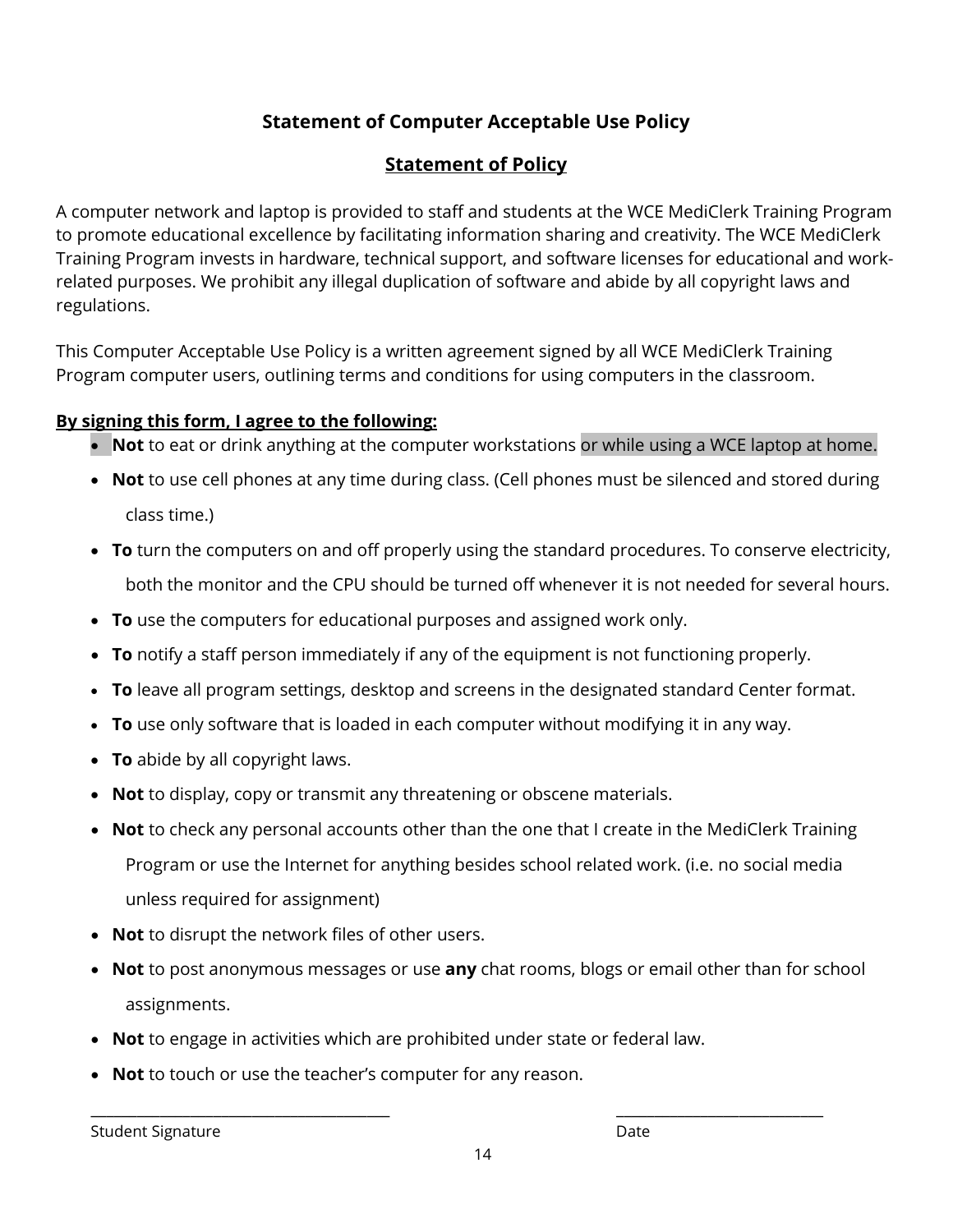## **Statement of Student Complaint Resolution Process**

<span id="page-14-0"></span>A student with a complaint should address it with the following procedure:

- 1. If the student is comfortable doing so, the student should first ask to discuss the issue with the staff person involved at a mutually agreeable time (outside of classroom time.) A student can request a formal meeting with the staff person within a reasonable period of time that the circumstance of the issue occurred.
- 2. Once the student has requested a formal meeting, the staff person has seven (7) working days to respond to the student and work with the student to resolve the issue. If the issue is not resolved, or the staff person has not responded, the student can file a written complaint with the Coordinator of Job Training Initiatives. This written complaint should be received by the Coordinator of Job Training Initiatives within 10 working days of the date of the response, or from the date in which the response was due (if no response was given by the staff person). The written complaint must include a complete description of the complaint that provides specifics as to date, time, materials, circumstance, etc.
- 3. Upon receipt of a written complaint, the Coordinator of Job Training Initiatives and the Director of Job Training Initiatives will work with the parties in an attempt to resolve the conflict. The Coordinator will formally respond to the student within seven (7) working days. The Coordinator of Job Training Initiatives will notify the staff person of the written complaint, and a notice of at least three (3) working days will be given to all parties before any official meetings are convened. The written complaint will be made available to the staff person involved.

WCE MediClerk Training Program staff will not be required to respond to a complaint that is not in writing and does not have specific documentation including dates, times, materials, etc. The WCE MediClerk Training Program staff will also not be required to respond to a complaint that has not been received by the Coordinator of Job Training Initiatives within 10 days of the date of the staff response, or from the date in which the response was due if no response was given by the staff person.

**Per 230 CMR 15.07(2)** a school shall respond to written student complaint in writing within ten days from when the complaint was submitted to the school.

The student has the right to contact the Commonwealth of MA Office of Private Occupational School Education, Division of Professional Licensure and/or the Council on Occupational Education regarding any complaint at any time.

**Office of Private Occupational School Education Division of Professional Licensure** Phone: 617-701-8719 Email: occupational.schools@mass.gov

#### **Council on Occupational Education**

7840 Roswell Road, Building 300, Suite 325 Atlanta, GA 30350 Phone: 800-917-2081/770-396-3898 Email: www.council.org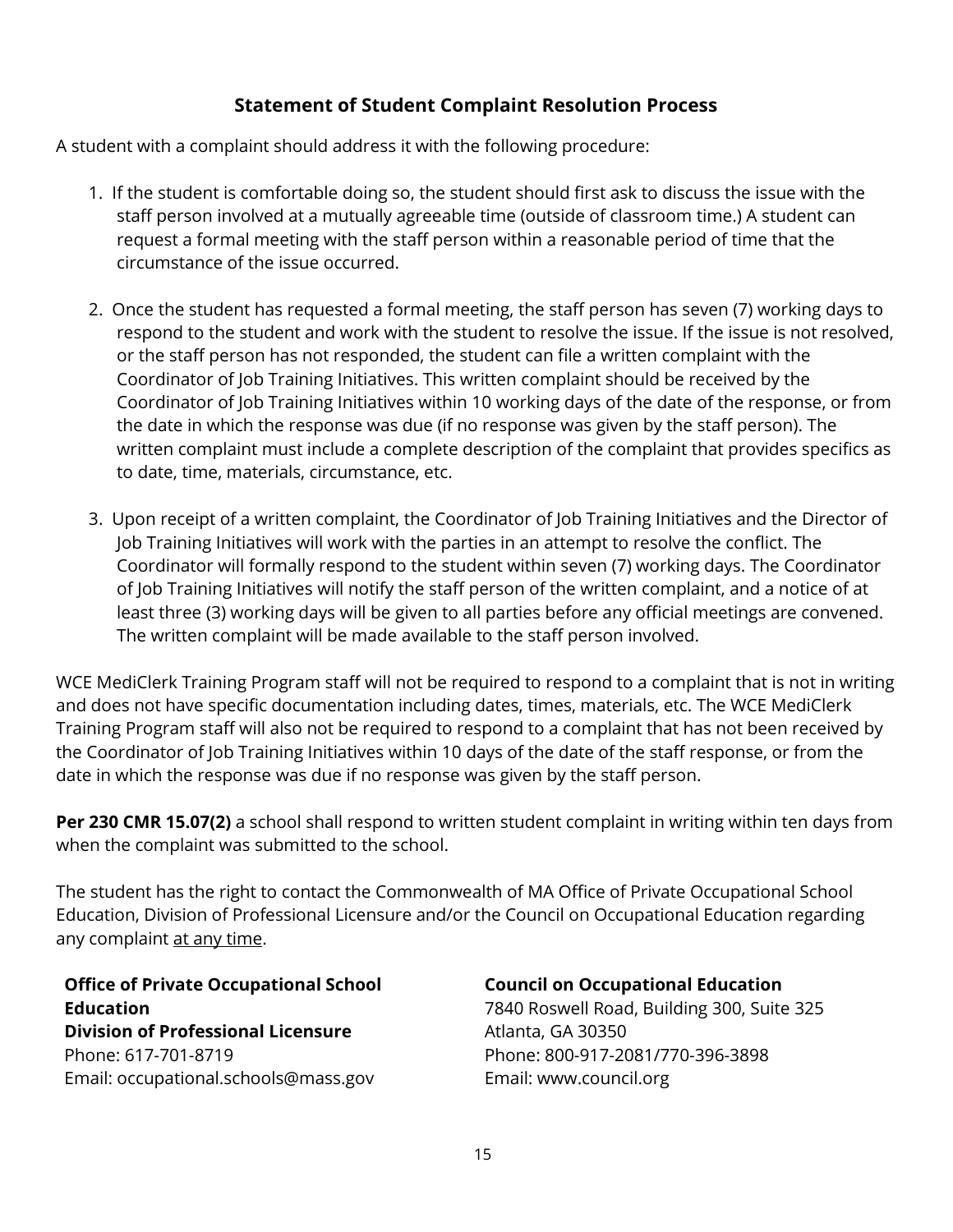## **Statement of Policy on Accommodations for Work-Based Activities**

The structured work-based learning activities within the WCE MediClerk Training Program are conducted within supervised work settings external to the MediClerk Training Program for the purpose of providing students with exposure to experiences aimed at supporting job placement outcomes in healthcare administration and related occupations. Work-based activities are outlined in the MediClerk Course Catalogue as excerpted below.

**Job Shadows (Course ID #204):** Students will participate in six job shadow/informational interview opportunities (2 hours each) observing employees performing or speaking about their jobs within Mass General Brigham, Salem Hospital or other ancillary or partnered medical facilities. The purpose of Job Shadowing as a component of the MediClerk Training Program is to expose students to a range of positions and opportunities for which each are being trained. Students research and analyze aligned job descriptions in advance of each presentation and prepare questions for the scheduled speakers. Following the presentation, students report back personal observations of work place behaviors and skills needed for each position and they own reflections on whether or not the position aligns with their own career goals. Professional thank you letters are prepared as part of the Business Communications course. (12 Hours)

**Internship (Course ID #205):** The MediClerk Training Program provides each student with a 2-week internship, offering applied work experience within a particular and/or preferred medical setting. The purpose of the internship is to acquaint students with various tasks required for a specific position or department, as well as, to increase opportunities for applied or field training. An internship gives a potential employer the opportunity to see the skills and participation levels of the student. The internship is a required part of training. Students are evaluated on attendance and completion of tasks assigned by internship mentors. Internships are managed by the Wellspring Community Education Coordinator of Job Training Initiatives. (65 Onsite Hours)

**Accommodations for Work-Based Activities:** On a case-by-case basis, accommodations may be granted for students who are unable to complete the internship component of the onsite work-based activities within the 15-week enrollment period. All requests for accommodations must be submitted in writing for approval by the WCE Director of Job Training Initiatives.

## **Sector-based employment in lieu of Internship**

If an enrolled MediClerk student secures and begins employment in a target health care occupation or related position *before* the completion of a work-based internship the student may request to have the first 65 hours of said employment count towards the fulfillment of the MediClerk Training Program's 65 hour internship requirement (Course ID #205). The student must have completed all MediClerk coursework in good academic standing (3.0 average or higher) and be otherwise eligible for graduation from the program. The request for accommodation must include:

- A signed Request to accept sector-based employment in lieu of internship form. The form must include the student/employee's signature, title and date of hire. The form must also include the signature, job title and contact information for the student/employee's immediate supervisor.
- A copy of the student/employee's job description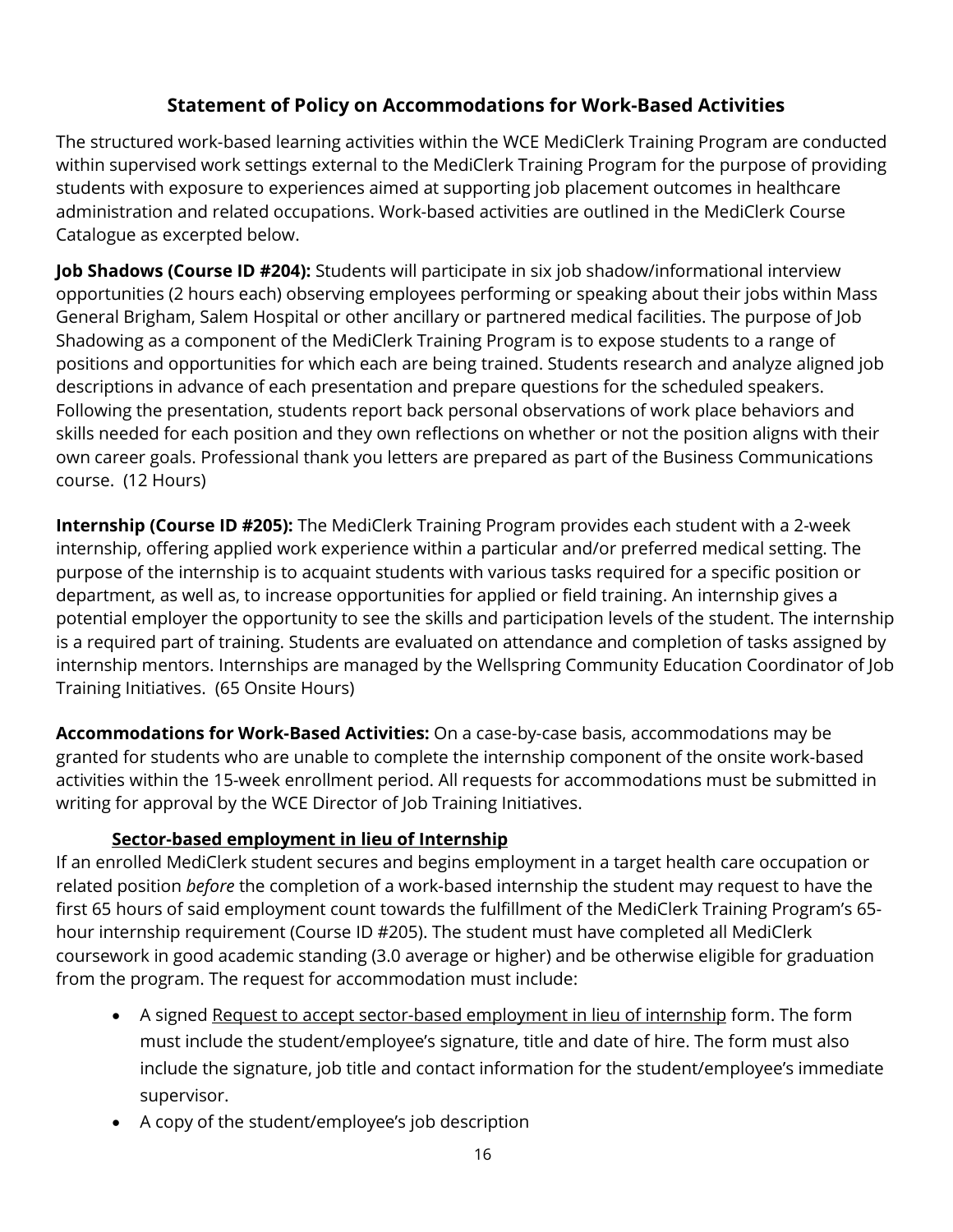If the request is approved, the student/employee must provide the following in order to receive a Certificate of Completion from the WCE MediClerk Training Program.

• Pay stubs verifying completion of two-weeks of full-time employment (30 hours or more.) Student/employees hired on a part-time basis must provide verification of 65 hours worked.

#### **Extension of Internship Requirement**

If, for unforeseen circumstances related to health or personal matters, an enrolled MediClerk student is unable to participate in an internship during the designated weeks of the program, but does not seek to withdraw from the program, the student may request an extension to fulfill the internship requirement. The request must be submitted in writing for approval by the WCE Director of Job Training Initiatives and must be received at least one business day in advance of the internship placement. (For internships slated to begin on Monday morning, a request for accommodation must be received by 12 p.m. the Friday before.) If the accommodation is granted, *and* the student is in good academic standing (3.0 average or higher), *and* the student is otherwise eligible for graduation from the program, the student may be awarded a provisional certificate of completion. Students will then have up to 180 days to either: a) complete the 65-hour internship requirement, or b) submit a Request to accept sector-based employment in lieu of Internship accommodation. After successful completion of the requirement, a student will receive a Certificate of Completion from the WCE MediClerk Training Program.

#### **Statement of Policy on Extenuating Circumstances Impacting Access to Work-Based Activities**

Work-Based Activities are a crucial component of the WCE MediClerk Training Program and are a key driver of student job placements following graduation. Program administrators rely heavily on a network of healthcare employer partners to identify and secure in-person job shadow and internship locations at area hospitals, medical centers and physicians' practices. In rare occurrences, extenuating and unforeseen circumstances such as a natural disaster, terrorist attack, epidemic/pandemic or significant communicable disease outbreak may prevent WCE MediClerk Training Program administrators from being able to secure work-based activities for an enrolled group of MediClerk students. In these instances, WCE MediClerk Training Program administrators will first seek guidance from the Massachusetts Division of Professional Licensure and the national Council on Occupational Education on acceptable accommodations and/or the need for substantive changes to the program design.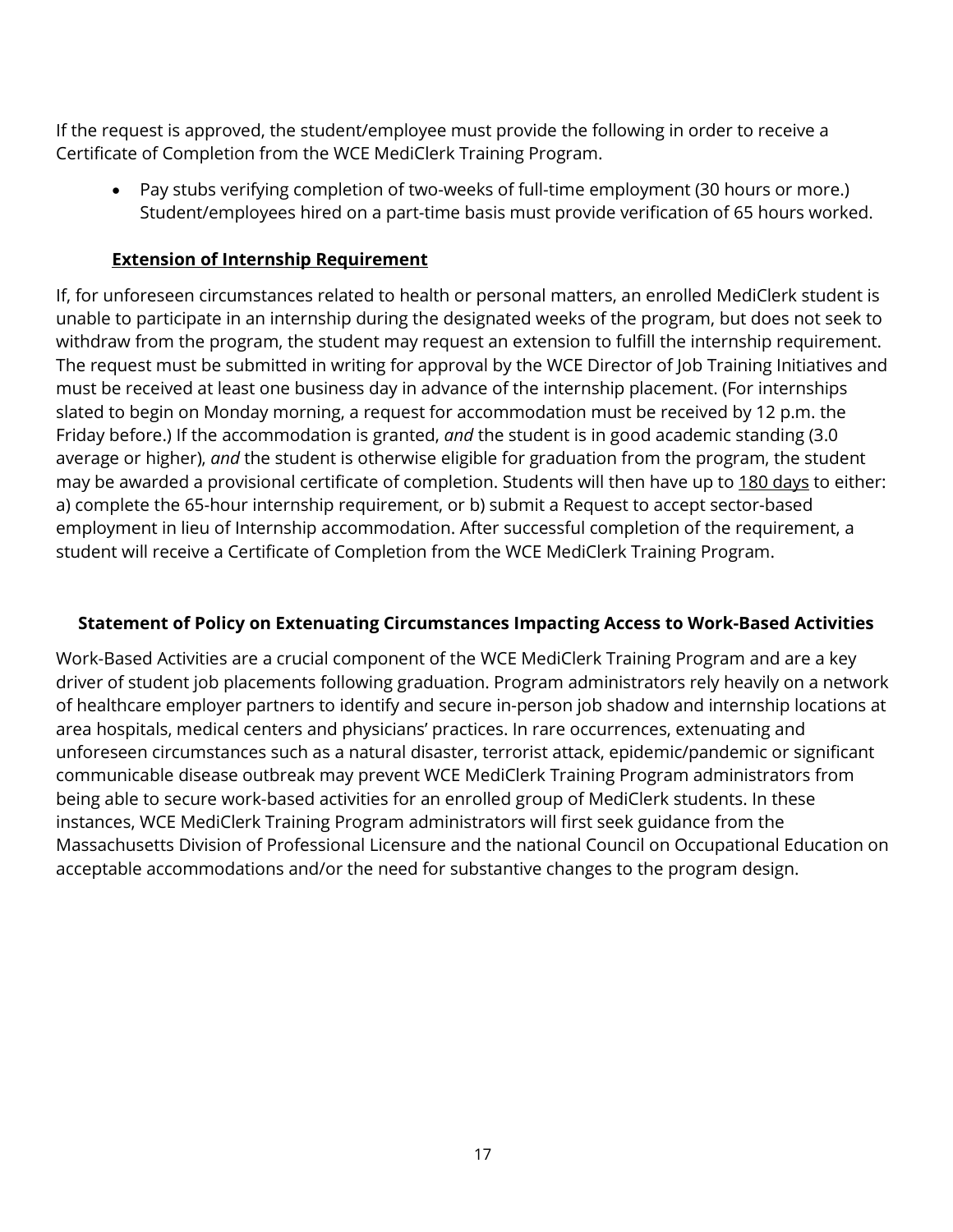# **MediClerk Training Program Educational Program Information**

## **Classes/Homework**

<span id="page-17-0"></span>The Wellspring Community Education MediClerk Training Program is designed to provide the skills necessary to succeed in an administrative position within the healthcare field. It is comprised of nine different components or classes:

**Introduction to Computers (68 hrs.) Business Communications (36 hrs.) Medical Terminology (50 hrs.) Medical Office Procedures (45 hrs.) Medical Keyboarding (50 hrs.) Professional Success/Job Search (25 hrs.) Goals/Job Search (36 hrs.) Job Shadows (12hrs.) Internship (65 hrs.)**

Homework will vary according to instructor and class. It is expected that homework will be completed. It will be graded according to the class and instructor and outlined in the course syllabus.

#### **Job Shadows (12 hrs.)**

Students will participate in six job shadow/informational interview opportunities (2 hours each) observing employees performing or speaking about their jobs within Mass General Brigham, Salem Hospital or other ancillary or partnered medical facilities. The purpose of Job Shadowing as a component of the MediClerk Training Program is to expose students to a range of positions and opportunities for which each are being trained. Students research and analyze aligned job descriptions in advance of each presentation and prepare questions for the scheduled speakers. Following the presentation, students report back personal observations of work place behaviors and skills needed for each position and they own reflections on whether or not the position aligns with their own career goals. Professional thank you letters are prepared as part of the Business Communications course.

#### **Internship (65 hrs.)**

**Prerequisite***:* Full payment of tuition, completion of academic coursework, compliance with all program policies.

The WCE MediClerk Training Program and North Shore Medical Center provide each student with a 2 week internship offering a total of 70 hours of work experience. The purpose of the internship is to acquaint the students with the various tasks required for a position or department. The internship also gives a potential employer the opportunity to see the skill and participation level of the student. The internship is a requirement of the MediClerk Training Program. Students are evaluated on attendance and completion of tasks as assigned by their internship mentor. Internships are managed by the Coordinator of Job Training Initiatives.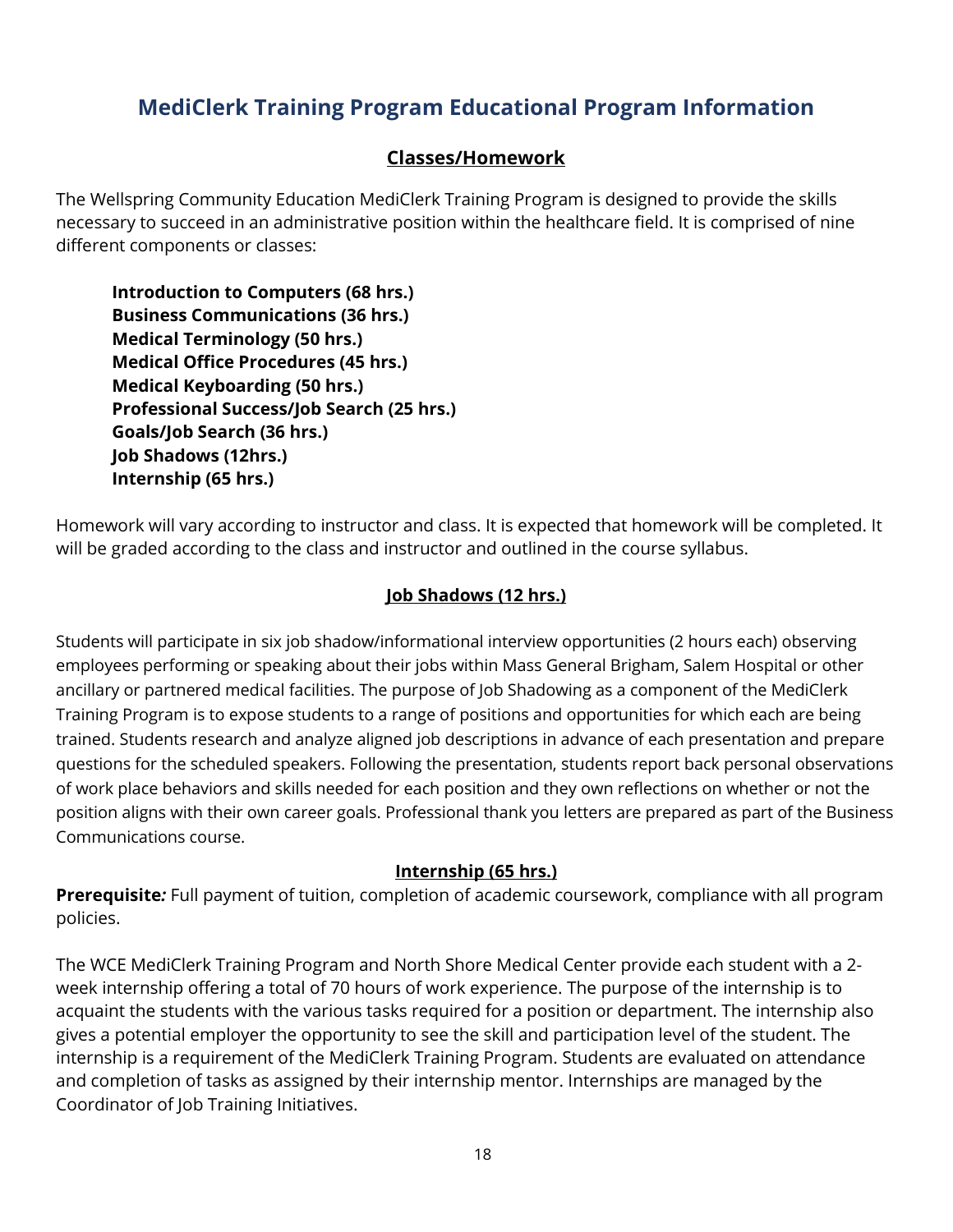#### **Grading**

<span id="page-18-0"></span>Numerical grades will be given in all classes. Students are required to be passing (a D or above) all classes and to achieve an average grade of C or above (GPA 2.0) in order to continue the program at midterm, as well as to graduate. For the Medical Keyboarding class, students are required to type a minimum of 35 words per minute at graduation. All courses must be completed to graduate.

#### **Midterm Progress Evaluations**

<span id="page-18-1"></span>All students will have one written Midterm Progress Evaluation prior to completion of 50% of the term. The written progress report will assess how they are doing, and identify any areas where improvement or assistance may be needed. Midterm Progress Evaluation forms will be completed for each student by each instructor who will rate their participation, class work, tests, and homework in writing and by number grade. A copy of the student's progress report will be maintained by the school in the student file.

#### **Job Placement**

<span id="page-18-2"></span>The WCE MediClerk Training Program does not guarantee that program graduates will be placed in jobs. Students learn Job Search Strategies as part of the program, and the WCE MediClerk Training Program staff support students' and graduates' efforts to find appropriate positions in healthcare.

#### **Lunch/Breaks**

<span id="page-18-3"></span>There is a lunch break around midday. Lunch is available at the Salem Hospital cafeteria at a discounted price with a student badge. If a student is late coming back from lunch, it will be noted and may count as a partial absence. There is a refrigerator available for student use. Any food left in the refrigerator at the end of the week will be thrown out. Students will receive two to three 10-minute breaks during the day as well. Please make all efforts to return to class within the time allotted.

#### **Session Schedule**

<span id="page-18-5"></span><span id="page-18-4"></span>Students receive a class schedule for the 15-week period. All students are required to read and understand the schedule, and plan outside appointments accordingly. There may be times when the schedule needs to change and students will be made aware of the changes with sufficient time allowed.

#### **Guidance and Counseling**

The Wellspring Community Education MediClerk Training Program employs a Coordinator of Job Training Initiatives as well as an Education and Career Advisor whose job it is to support each student in completing the training, and finding and retaining employment. WCE MediClerk Training Program does not offer substance abuse, domestic violence or housing counseling. Instead, the program staff refers students in need of any such services to outside providers.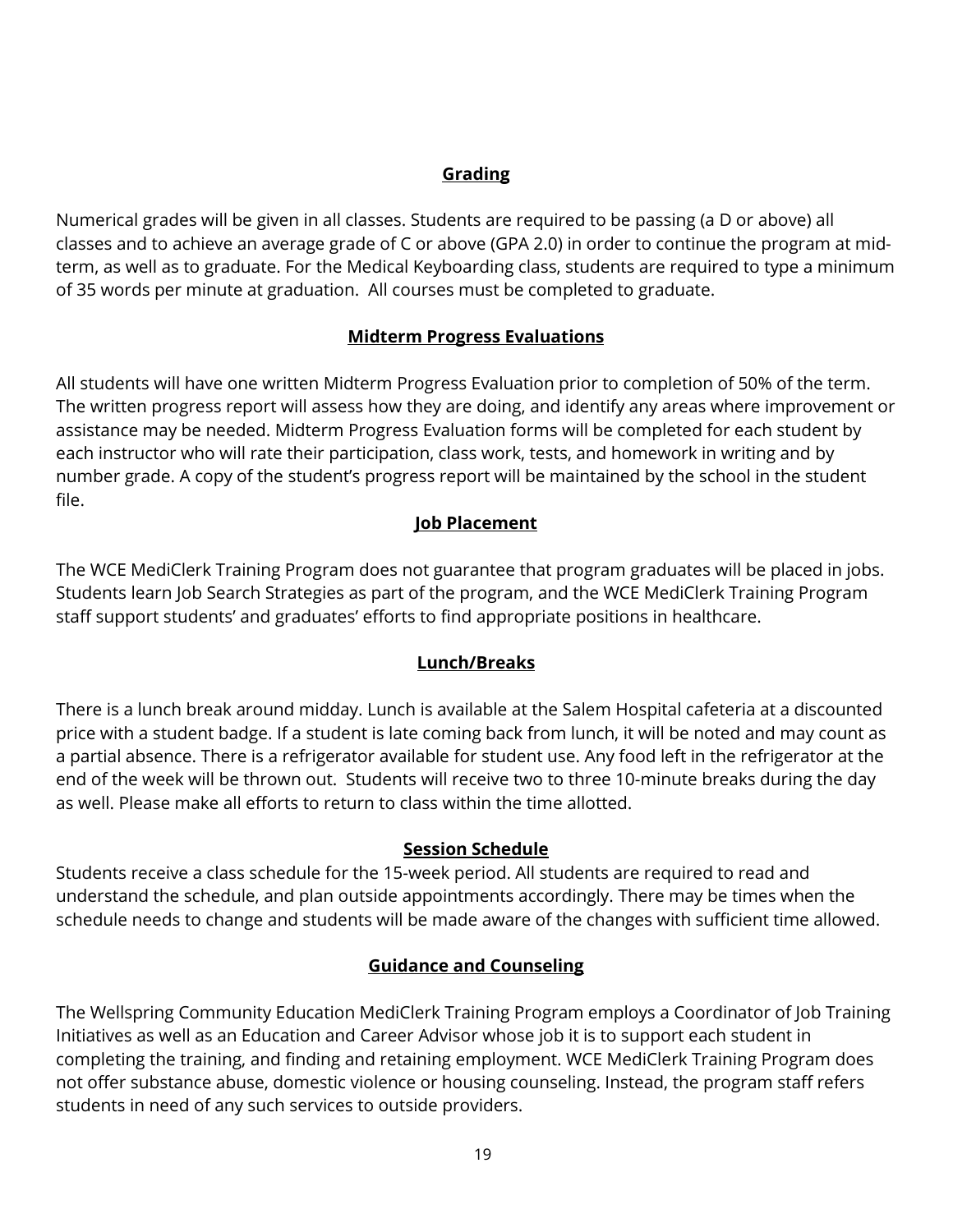#### **Student Identification Badge**

<span id="page-19-0"></span>Upon starting the WCE MediClerk Training Program, staff will arrange for students to be issued a Student Identification Badge. It is expected that students will wear this badge at all times during in-person program hours, including job shadows and internships for identification purposes.

#### **Parking**

<span id="page-19-1"></span>Parking at Salem Hospital is very limited. The designated parking for the MediClerk Training Program is behind Highland Hall in the designated student spots. Students will receive a sticker for this lot when they are given their Student Identification Badges. Parking is not allowed in the Emergency Room parking area or other lots labeled for patient parking. If a student's car is parked in a spot other than in the area designated by the sticker, the car will be towed. Parking violations may lead to dismissal from the program.

#### **Dress for Success**

<span id="page-19-2"></span>In order to assist students with the cost of purchasing a professional clothing wardrobe, the WCE MediClerk Training Program has contracted with Dress for Success. Dress for Success provides students with appropriate, free professional attire both during and after completion of the program. Appointments for attending Dress for Success are not mandatory and will be coordinated by the Coordinator of Job Training Initiatives.

The WCE MediClerk Training Program often receives donations of clothing as well. All students are welcome to look through this clothing for additional professional attire.

#### **Instructional Staff**

Nancy Bouchard, B.S. Education, Northeastern University

Susan Bagley Koyle, Ph.D. Media Studies, Rutgers University

Gina Frey, M.Ed. Adult Learning and Organizational Learning, Northeastern University

Mary Ellen McNeil, B.S., Education, UMASS Lowell

<span id="page-19-3"></span>Mary Beth Tobin, B.A. Education, Northeastern University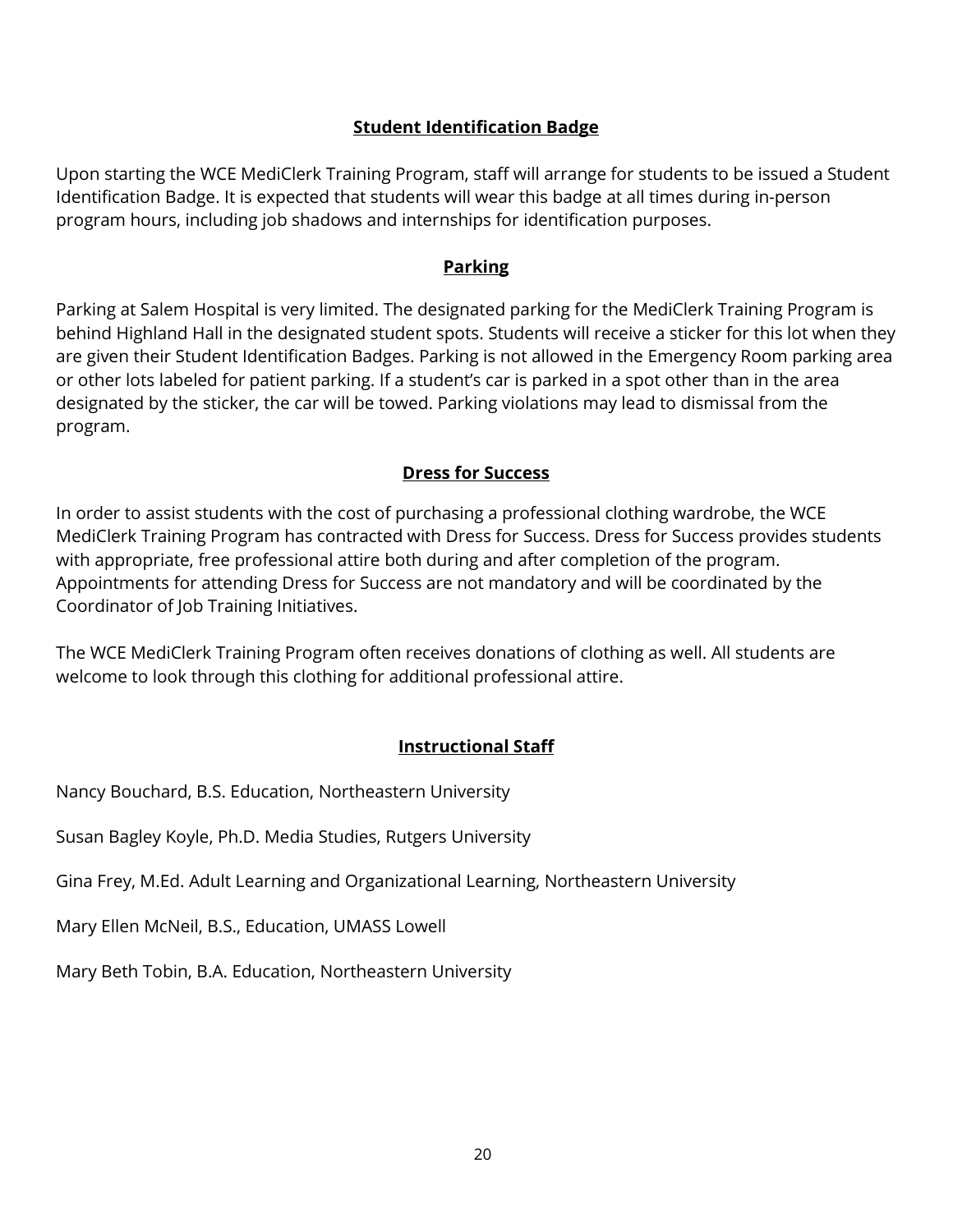## **2022 School Calendar**

## **Program sessions**

| January 5 – April 14, 2022    | Winter/Spring Cycle                      |
|-------------------------------|------------------------------------------|
| May 5, 2022 – August 11, 2022 | Summer Cycle                             |
| Beginning September 2022      | Fall Cycle (exact dates to be announced) |

## **MediClerk Training Program 2022 Holidays (No In-Person or Online Classes)**

| Monday, January 17, 2022    | Martin Luther King, Jr. Day |
|-----------------------------|-----------------------------|
| Monday, February 21, 2022   | President's Day             |
| Monday, April 18, 2022      | Patriot's Day               |
| Monday, May 30, 2022        | <b>Memorial Day</b>         |
| Monday, July 4, 2022        | Independence Day            |
| Monday, September 5, 2022   | Labor Day                   |
| Monday, October 10, 2022    | Indigenous People's Day     |
| Friday, November 11, 2022   | Veterans' Day               |
| Thursday, November 24, 2022 | Thanksgiving Day            |
| Friday, November 25, 2022   | Thanksgiving Break          |